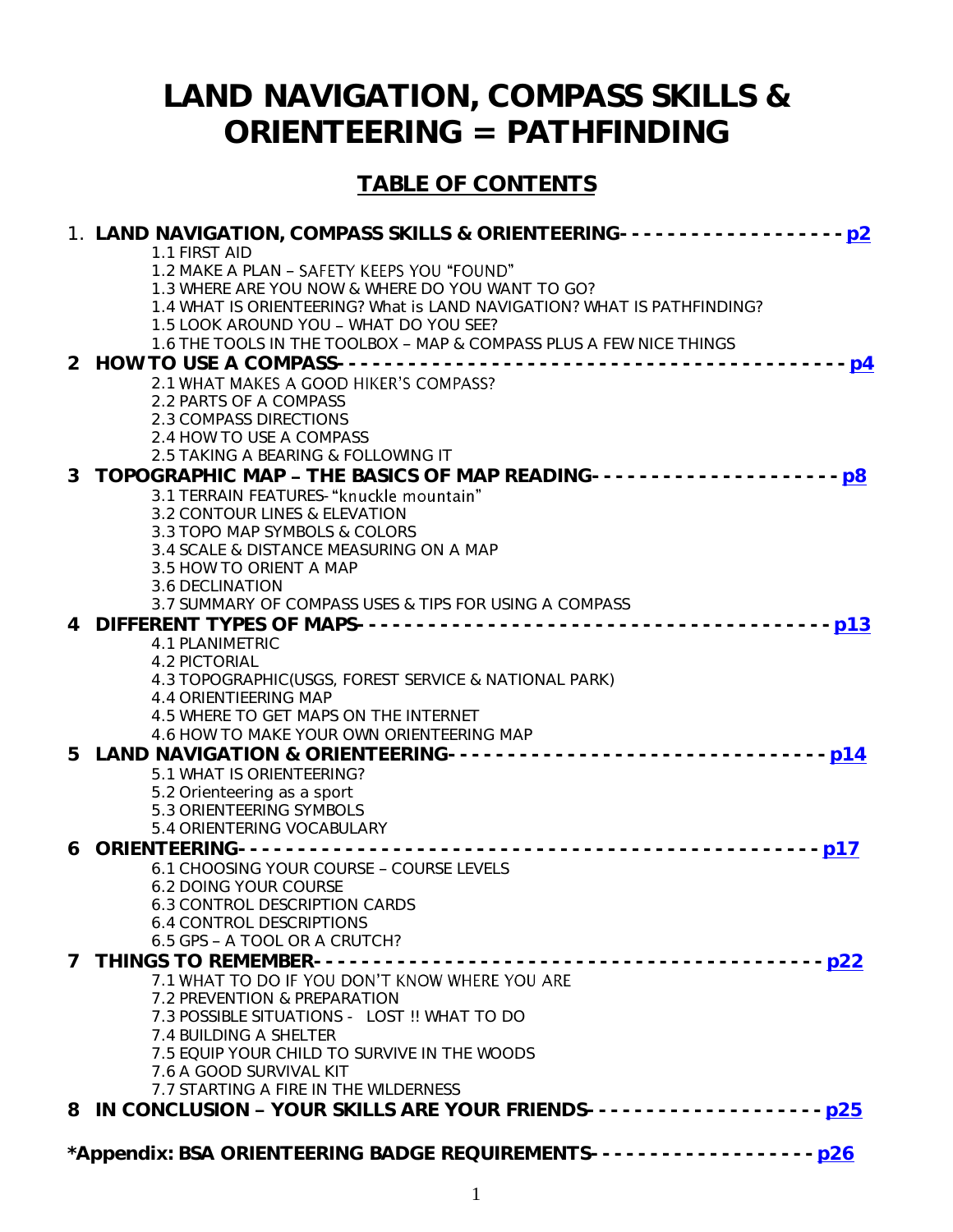# <span id="page-1-0"></span>**1 LAND NAVIGATION, COMPASS SKILLS & ORIENTEERING**



### **1.1 FIRST AID**

Be familiar with first aid for the types of injuries possible when hiking and orienteering: cuts, scratches, blisters, heat & cold reactions (sunburn, heatstroke, heat exhaustion, hypothermia, dehydration), as well as snakebite, insect stings, tick bites, and contact with poisonous plants.

## **1.2 MAKE A PLAN LEAVE A NOTE**

### Boy Scouts are advised to "plan your hike & hike your plan".

Have proper equipment & footwear for your trek.

Know the current and forecast weather.

Have a map for your area as well as a compass and GPS (if applicable).

Let someone else know of your planned route, time of departure & return,

Leave a copy of this information with someone not on your trek & also a copy in your car.

## **1.3 WHERE ARE YOU NOW & WHERE DO YOU WANT TO GO?**

With practice and the use of clear principles, you can develop the ability to keep track of where you are and to find your way to where you want to go. Later we will discuss strategy for what to do if you lose your way.

For now, know that the basic factors involve:

Selecting an objective. Ascertaining your present location, so that you can determine the direction and distance to your objective.

Orienting yourself to that direction.

Traveling by the best route to the chosen objective.

In other words: Where do I want to go? Where am I? How do I get where I want to go? Which way is it? What's the best route?

### **1.4 WHAT'S IN A NAME?**

What name should be given to that skill which enables you to find your way to where you want to go?

ORIENTEERING is part of the Boy Scout vocabulary and, by definition; orienteering is a crosscountry race in which participants use a highly detailed map and a compass to navigate their way between checkpoints along an unfamiliar course.

ORIENTEERING can be an exciting sport for everyone in a patrol or troop. Teams of Scouts can go together to complete the course quickly and accurately, combining map and compass ability with route finding, observation and physical fitness.

'LAND NAVIGATION' and 'PATHFINDING' are more descriptive of the basic skills used to find one's way in the outdoors under normal as well as emergency conditions. ORIENTEERING is THE more formal and competitive sport use of these skills.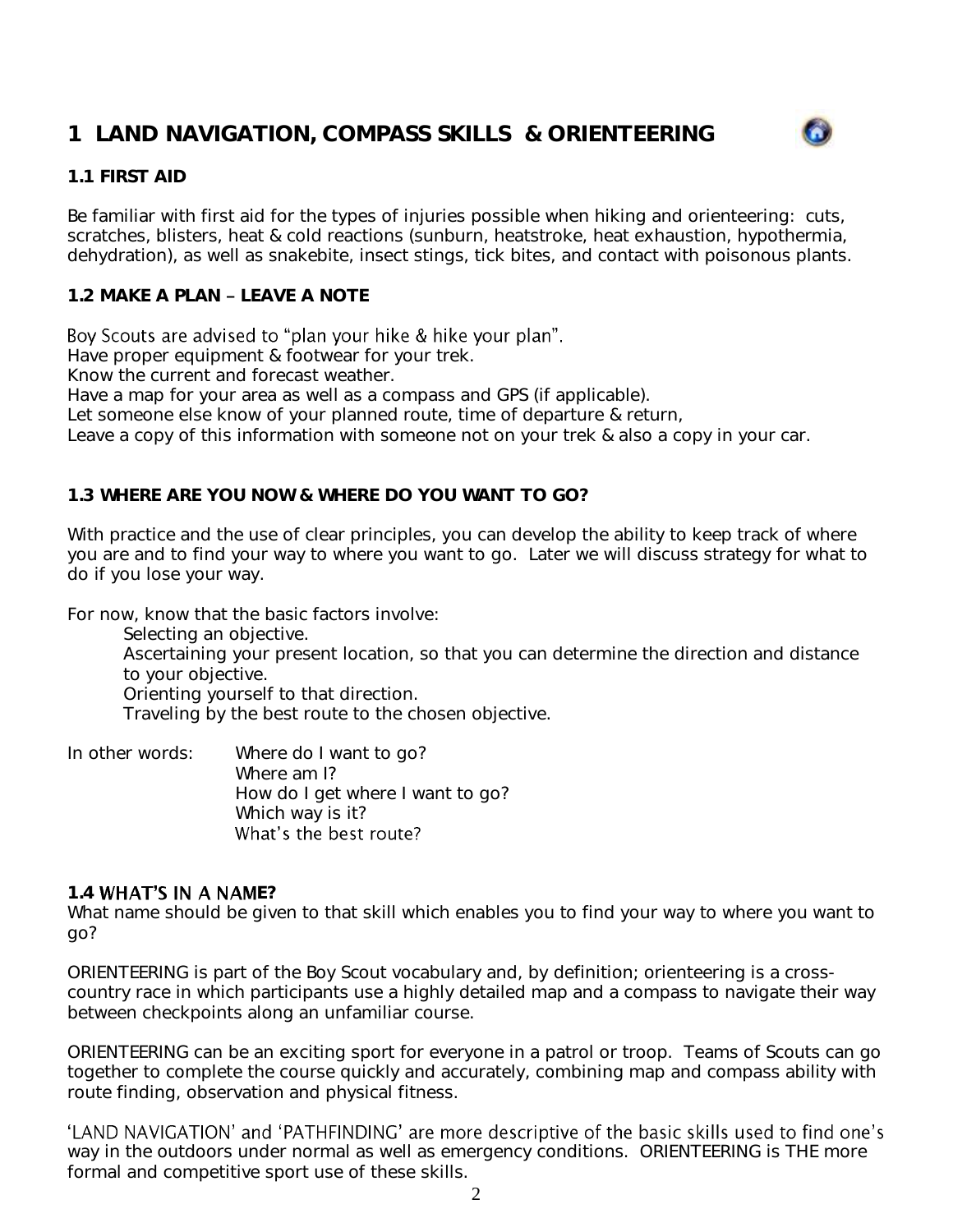### **1.5 LOOK AROUND WHAT DO YOU SEE?**

IF you spend unhurried time looking at the scenery around you, you will begin to see specific features of the land - the hills, river, wooded areas, open areas, roads, a mountain, or a tower, the shape of the land...hilly, flat, rocky, mountainous and so on. Much of learning your way will depend on your skills of observation.

A map is a view from above. Of course, we are not soaring above the land, so our land-based perspective limits our view. Something that appears prominent on the map may be obscured because you see only the portion of the land that is towards you.

With good visibility, and if you can identify several landmarks, generally you can line up your map without a compass. Sighting across landmarks on the map to correspond with the landmarks on the terrain is called 'orienting by visual inspection'. This connects hikers to their surroundings. The hiker can see his/her place in the larger picture. If you refine this skill and make it a habit to align your map with your surroundings, you will be safer and you will better appreciate your time in the outdoors.

### **1.6 TOOLS IN THE TOOLBOX**

"A trails man is a fellow who knows how to find his way through the wilds. He hikes through forests, over mountains, across desert lands. His best friends are his compass and his map. They tell him where he is and how to get where he wants to go." - Scout Field Book, 1944

TOOLS: MAP & COMPASS, PLUS EYES & EARS, maybe binoculars, possibly GPS.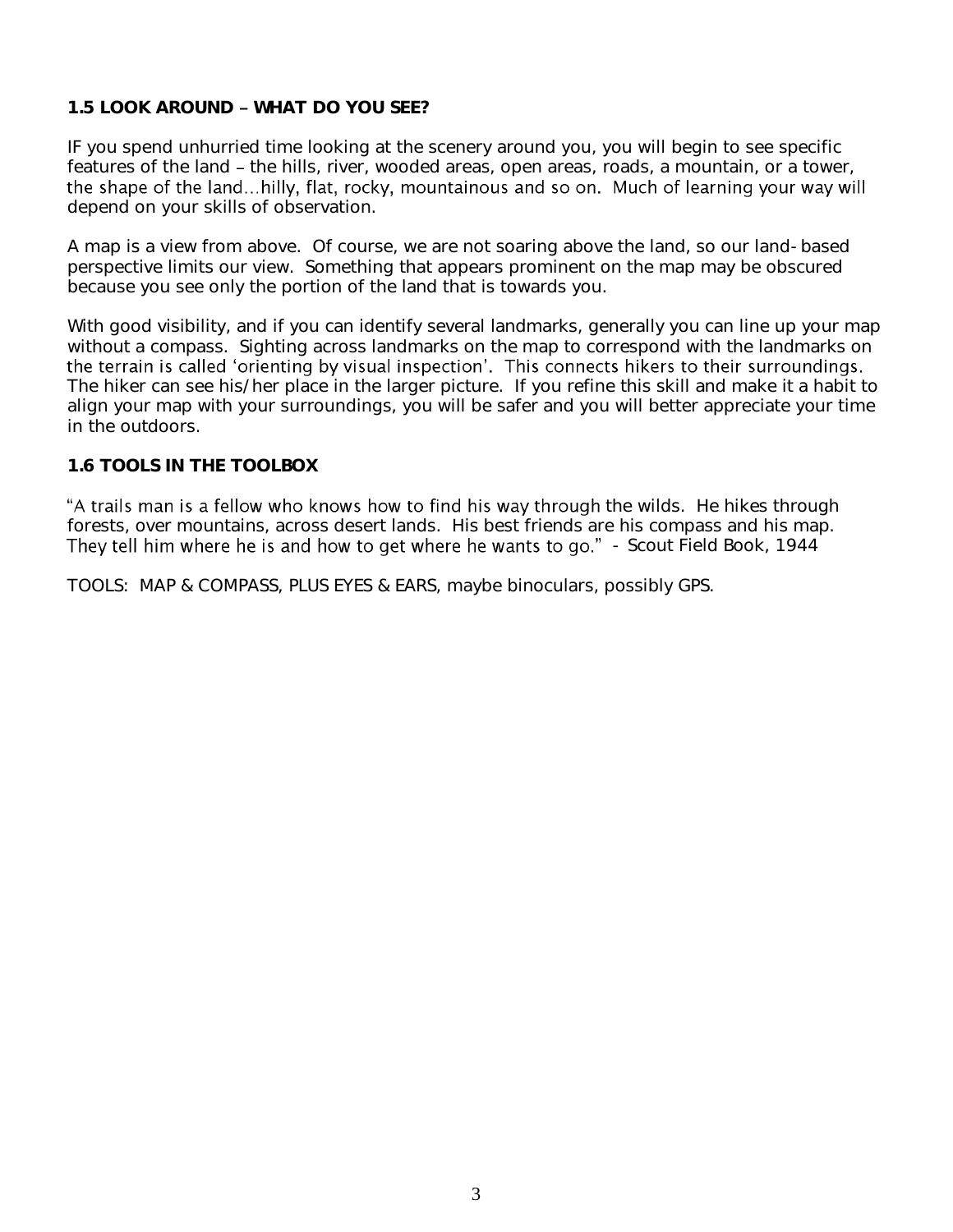# <span id="page-3-0"></span>**2. HOW TO USE A COMPASS**



### **2.1 GOOD HIKERS COMPASS**

### HOW DOES A COMPASS WORK?

The compass is a small tool with few parts. By itself, a compass cannot tell you where you are or what you are looking at, but it CAN indicate direction.

Basically, a compass is a magnet, shaped like a needle, mounted on a pivot. The needle is free to turn in response to the pull of the Earth's magnetic field. A housing protects the needle. Some<br>compasses have other useful, optional features, such as a base plate. IT'S REALLY WORTH IT TO HAVE A DECENT COMPASS, AND IT NEED NOT BE EXPENSIVE - probably around \$20-30.

### A GOOD HIKER'S COMPASS SHOULD HAVE

- A rotating housing with BOTH cardinal points (N-E-S-W: North East South West) AND degrees (0-60) with degrees marked every 2 degrees
- A liquid dampened needle with a RED 'north' end
- Transparent base plate on which the housing is mounted.
- Direction-of-travel arrow on the base plate (for sighting & following bearings)
- Straight edges that make it easy to measure and plot directions on a map.
- A built in magnifier (useful for seeing small map symbols or other small print)
- A red orienting arrow printed on the bottom of the housing (north end is usually red)

### **2.2 PARTS OF A COMPASS**

(PICTURE HERE PARTS OF A STANDARD HIKERS COMPASS)



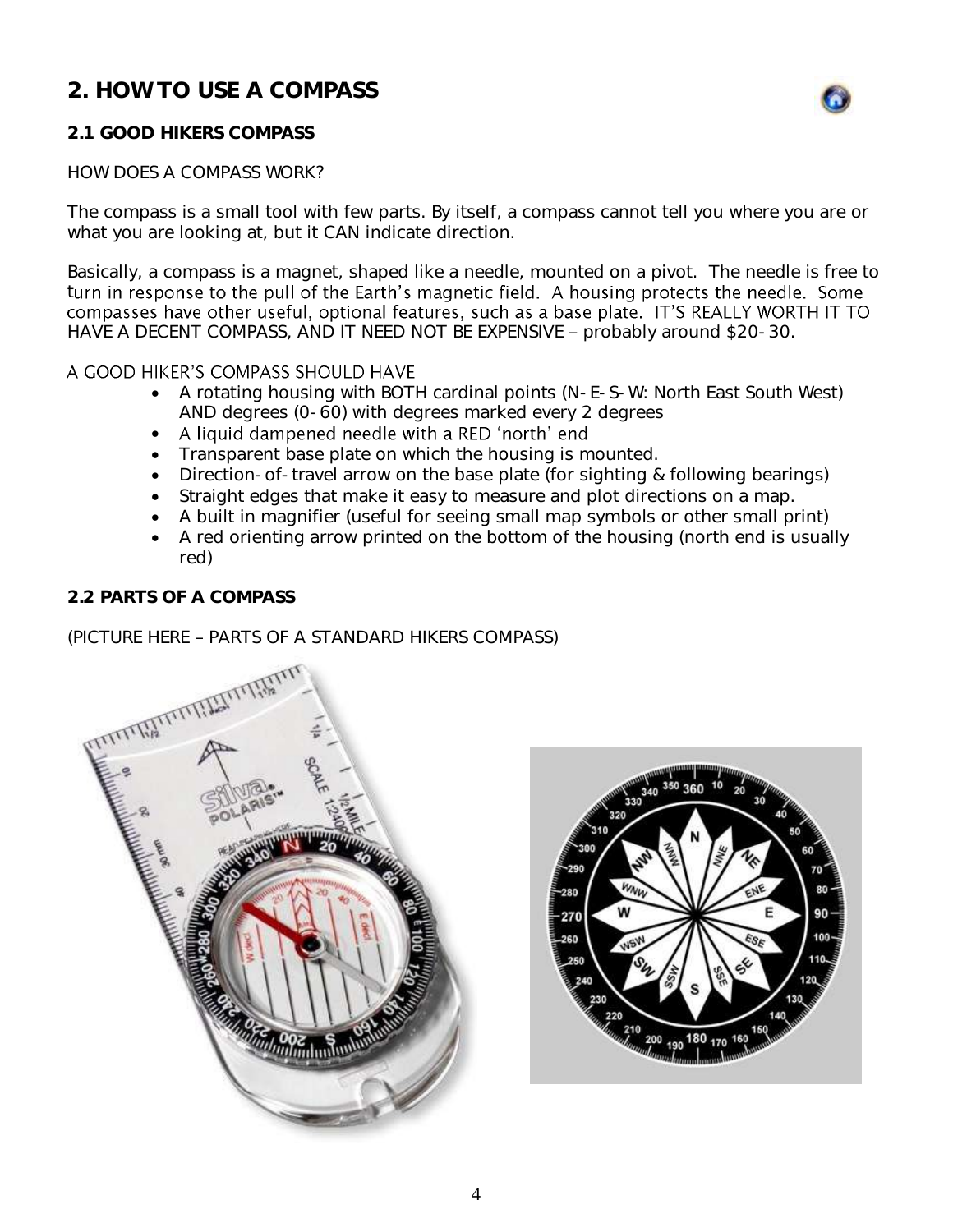

A COMPASS FACE is a circle marked off in degrees from 0 to 360. The circle is measured clockwise beginning at the top (0 degrees - NORTH). One fourth of the way around the circle is an angle of 90 degrees - EAST. SOUTH is located at 180 degrees, exactly half-circle across from NORTH. At 270 degrees is WEST. NORTH - EAST- SOUTH - WEST are called CARDINAL POINTS. - And should be marked on the 'good hikers compass.'

INTERESTING FACTOID: A COMPASS ROSE appears on many maps as early as the 14<sup>th</sup> Century. Drawn by an early Portuguese mapmaker, why the first 32point compass rose has a fleur-de-lis which indicates NORTH and a Cross that indicates EAST to the Holy Land

**2.3 HOW TO USE A COMPASS FOR MAXIMUM ACCURACY**

- Keep the compass LEVEL. Tilting keeps the needle from swinging freely.
- Hold the compass directly in front of you, not at an angle.
- Directly face the object to which you are measuring the bearing (more about that in a minute).
- To align the magnetic needle and orienting arrow, hold the compass close so that you look DOWN on the face, instead of across it, or sideways at it. This will help be sure that the needle lies exactly straight over the orienting arrow, with the points lined up.
- **2.4 TAKING A BEARING & FOLLOWING IT**

Taking a bearing is measuring a direction from one point on the ground to another.

# HOW DO I TAKE A BEARING?

Hold the compass in one hand, directly in front of you. Rotate your body and the compass (together) until the 'direction-of-travel' arrow points in the direction you want to go. THEN rotate the bezel on the compass until the NORTH end of the magnetic arrow (usually red) lines up with the NORTH end of the orienting arrow.

READ THE NUMBER on the bezel directly opposite the bearing index. This is the BEARING.

# STEPS TO FOLLOWING A BEARING

- 1. MEASURE THE BEARING. After the bearing is set, do not turn the housing while you are following it.
- 2. LOOK AHEAD along your line of travel and choose a landmark to keep in sight, and a landmark that you can get to from your starting point. The points available to select will vary depending on vegetation, terrain and weather. LOOK BACK to have a point behind you as a landmark, in case it's needed. (More about this later).
- 3. Now, WALK DIRECTLY towards your reachable landmark. Watch where you are going, while looking out for rocks and snakes, still keep your eyes ahead for your landmark. Don't walk while staring at your compass falling over things. The landmark keeps you on course
- 4. When you reach your landmark, VERIFY that you are going in the desired direction. Again, hold the compass in front of you  $-$  don't touch the housing!  $-$  And turn body & compass together until the north-seeking needle end matches the pointed end of the orienting arrow.

(Show picture of landmarks and intermediate landmarks)





Distant landmark **Intermediate landmark**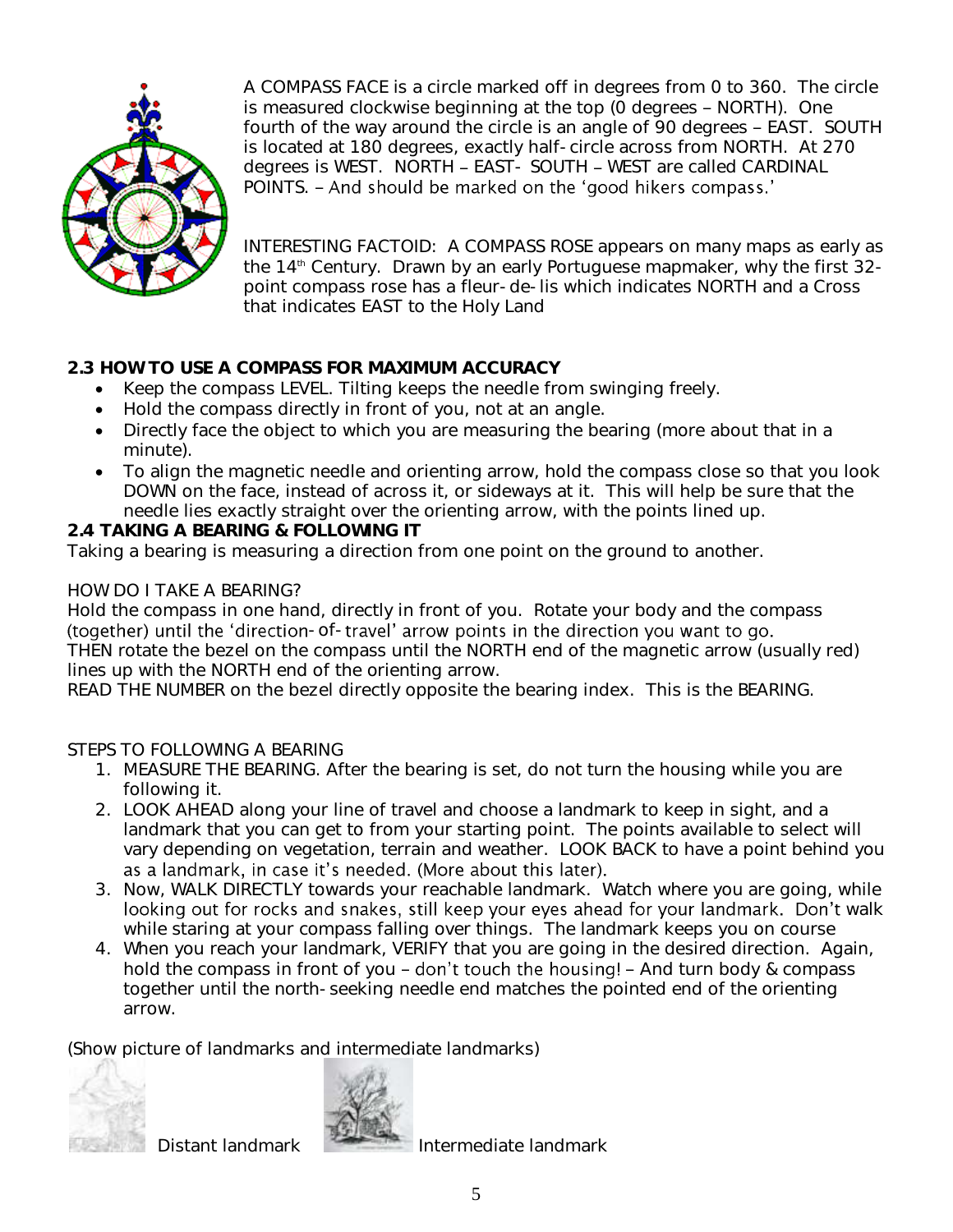- 5. Select another landmark along the bearing line and walk to IT. Repeat the process as often as needed to cover the distance to your desired point.
- 6. ORIENT YURSELF WITH THE COMPASS AT EACH LANDMARK TO BE SURE YOU ARE HEADED IN THE RIGHT DIRECTION FOR THE NEXT LEG. Reason: when traveling on any hill or incline, the body tends to want to travel downhill, even if slightly. Trust your compass to verify your bearing and course.
- 7. If extended visibility is difficult, you and your hiking partner can establish each other as "portable landmarks" verifying and adjusting position based on compass bearing.

## 8. Stay on your bearing by 'back sighting"

Note and take a bearing on a landmark ahead of you, take a bearing on a landmark exactly opposite and behind you. Now in some nondestructive way, mark where you are with something that can be seen. From a distance - rocks, a scrap of toilet tissue perhaps. When you walk to the far landmark, sight back lining up the landmark that was behind you (originally) with the "temporary" marker you set. This line (bearing) will be your original course.

(Add picture of lake and back sighting)

## 9. I can find it on the map, but I can't see it! Now what?

If your next course waypoint is obscured, or has a hostile area between you and it, you may have no choice but to pace it off, turning at right angles and recording your paces. Or the time elapsed. This picture describes this procedure.

((Insert illustration of p 65 for pacing around an obstacle.)

# 10. What is "aiming off"? It's a 'deliberate error" that has a very useful purpose.



Aiming off is a deliberate error or an intentional offset. Instead of following your route to a baseline, then having to guess which direction is correct to reach your intended waypoint/control point, aiming off (deliberately going to one side of the control) will ensure that when you reach your baseline (such as a road, or stream, etc.) you will KNOW which way to turn.

(Illustration of aiming off)

11.Draw your own map. How is that useful?

When you need to do a route finding procedure it's a good idea to draw a map, noting bearing, landmarks, obstacles and your paces. Sometimes you will encounter unexpected obstacles and you will need your notes. This is especially useful if you have to return to a spot, or if you need to send someone else to a spot (For example, if you had an injured person who had to be rescued.)

(Sketch of a page with a personal hand drawn map) -

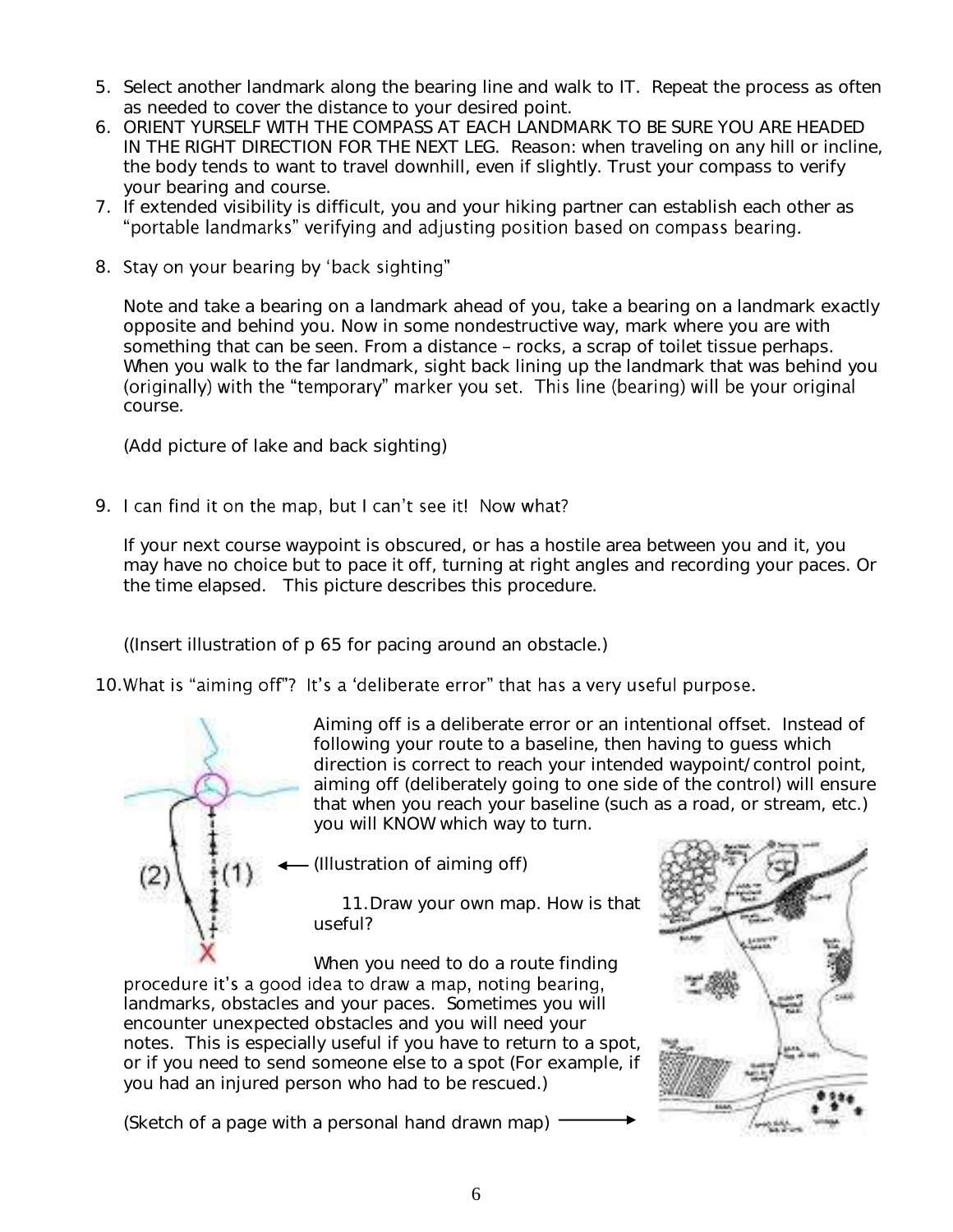12. A few hints about accuracy in the real world.

Make careful, accurate sightings when selecting landmarks (both intermediate and destination landmarks).

Follow the direction-of-travel arrow when walking a bearing.

Recheck bearings carefully and often, so as to avoid the accumulation of small errors

Use bearings over short points when possible.

Aim for a line, rather than a point, whenever possible. For example, a road or a stream will be easier to hit than a specific feature on the road, or a waterfall on the stream.

When sighting a bearing, it is best to select points that will always be in sight, for example, a prominent tree and a rock crag. That way, if you have to detour off course, you can easily resume your course line once the detour is done.

Continually relate your progress to your map, and as needed, update your own drawn map.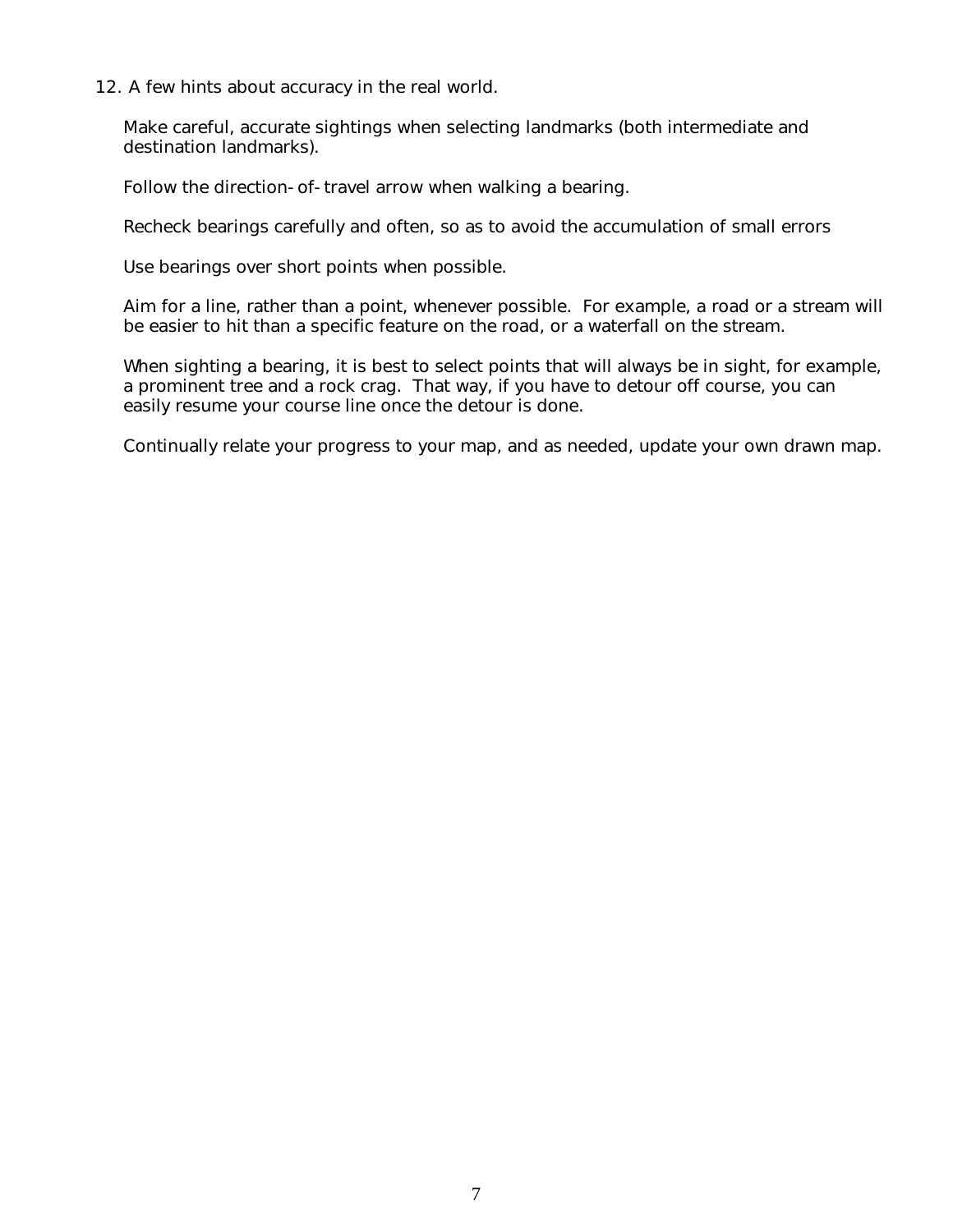# <span id="page-7-0"></span>**3. TOPOGRAPHIC MAPS - THE BASICS OF MAP READING**



### **3.1 TERRAIN FEATURES**

Highway maps view the ground as 'flat'. Topographic maps depict a detailed picture of the shape of the land, illustrating terrain and natural features using symbols, colors, and lines of elevation (contour lines). The most accurate maps come from the USGS-US Geological Survey, and the Forest Service and National Park Service print some. Whichever you use, be sure it is the most recent version.

The object of the topo map is to decipher the features of the land and "see" the land.

### **3.2 CONTOUR LINES**

Contour lines show the shape and elevation of the land surface. A contour line is a line of parallel level surfaces which connect points of equal elevation with a different line for each elevation. The lines are drawn at specific intervals, with every fifth line drawn heavier so as to make it easier to read. The hiker is interested in the general appearance and shape of the land.

Here are some examples of land formations as they appear on a topo map.

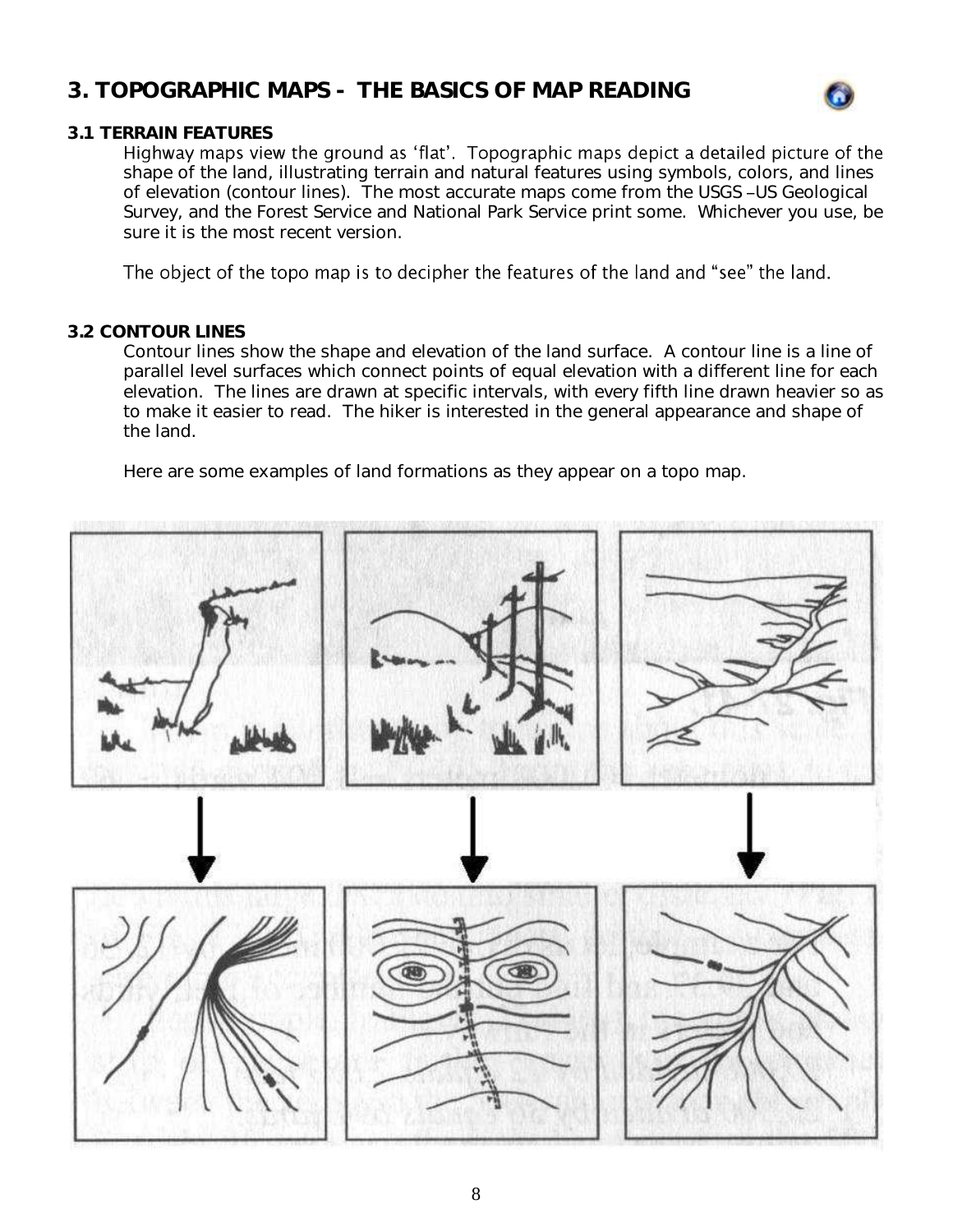## **3.3 TOPO map SYMBOLS & COLORS**

COLORS-

- **Black:** Used for man-made features and cultural areas such as buildings, roads, railways, pipelines, and property boundaries.
- **Brown:** Used for topographic and surface features such as contour lines.
- **Green:** Used to show vegetation features, such as woods.
- **Blue:** Used for water features, such as rivers, streams, lakes, and swamps.
- **Red:** Used for main roads, such as highways. It can also be used to show special features like a tunnel or survey lines.

SYMBOLS - Symbols on a Topographical Map

| LEGEND | Contour lines<br>Index coutour<br>Formine<br>Slope direction<br>Earthbank<br>Small ditch, Gully<br>Kriolis, Broken ground-<br>Depressions<br>Rootstock<br>Paved road<br>Road<br>Vehicle track<br>Footpath<br>Small footpath<br>Indistinct footpath<br>Powerline with poles<br>Stonewall<br>Ruined stonewall | ×               | Minor water channel<br>Uncrossable marsh<br>Marsh<br>Small marsh<br>Seasonal marsh<br>Well'pipe, Spring, Dram<br>$-808$<br>Pond<br>Boulders, small, large<br>Boulder cluster, Boulder Neld<br>Cliffs: passable, impassable<br>Rockpile (Calrn), Light pole<br>Buildings, ruins.<br>Special man-made object<br>Trees: evergreen, deciduous<br>Open land, Rough open land<br>Open with scattered trees<br>Forest: Easy movement (White)<br>Forest Slow running |
|--------|-------------------------------------------------------------------------------------------------------------------------------------------------------------------------------------------------------------------------------------------------------------------------------------------------------------|-----------------|--------------------------------------------------------------------------------------------------------------------------------------------------------------------------------------------------------------------------------------------------------------------------------------------------------------------------------------------------------------------------------------------------------------------------------------------------------------|
|        | Fence, High fence.<br>River<br>Stream with bridge<br>The above are international Orienteering federation (IOF) symbols.                                                                                                                                                                                     | LEST Live incl. | Forest Difficult to run<br>Vegetation: Difficult to walk<br>Stony ground, Bare rock<br>Distinct vegetation boundary                                                                                                                                                                                                                                                                                                                                          |

## **3.4 SCALE & DISTANCE MEASURING ON A MAP**

SCALE - The scale of a map indicates the relationship of distance measured on the map to distance measured on the ground. Maps that are most useful to the foot traveler will be the 7.5 minute map, with a scale of1: 24,000. ONE THE MAP, ONE INCH REPRESENTS 24,000 INCHES ON THE GROUND. One mile of ground is about 2-1.2 inches on the map. This map is very useful for detail. If the hiker uses the 1:24,000 map along with a "15 minute map" the hiker will be able to have both detail, and additionally information from the 1:62,500 scale where 1 inch on the map equals 1 mile on the ground. The scale is usually noted on the lower left of the map.

BAR SCALES - Printed with the map's legend the Bar Scale gives a way of measuring distance on the map in kilometers, meters, miles & feet. Generally, a map of 1:24,000 WILL BE IN MILES, A MAP OF 1:25,000 will be in kilometers.

(Illustration of scales and different levels of detail from 7.5, 15-minute map...)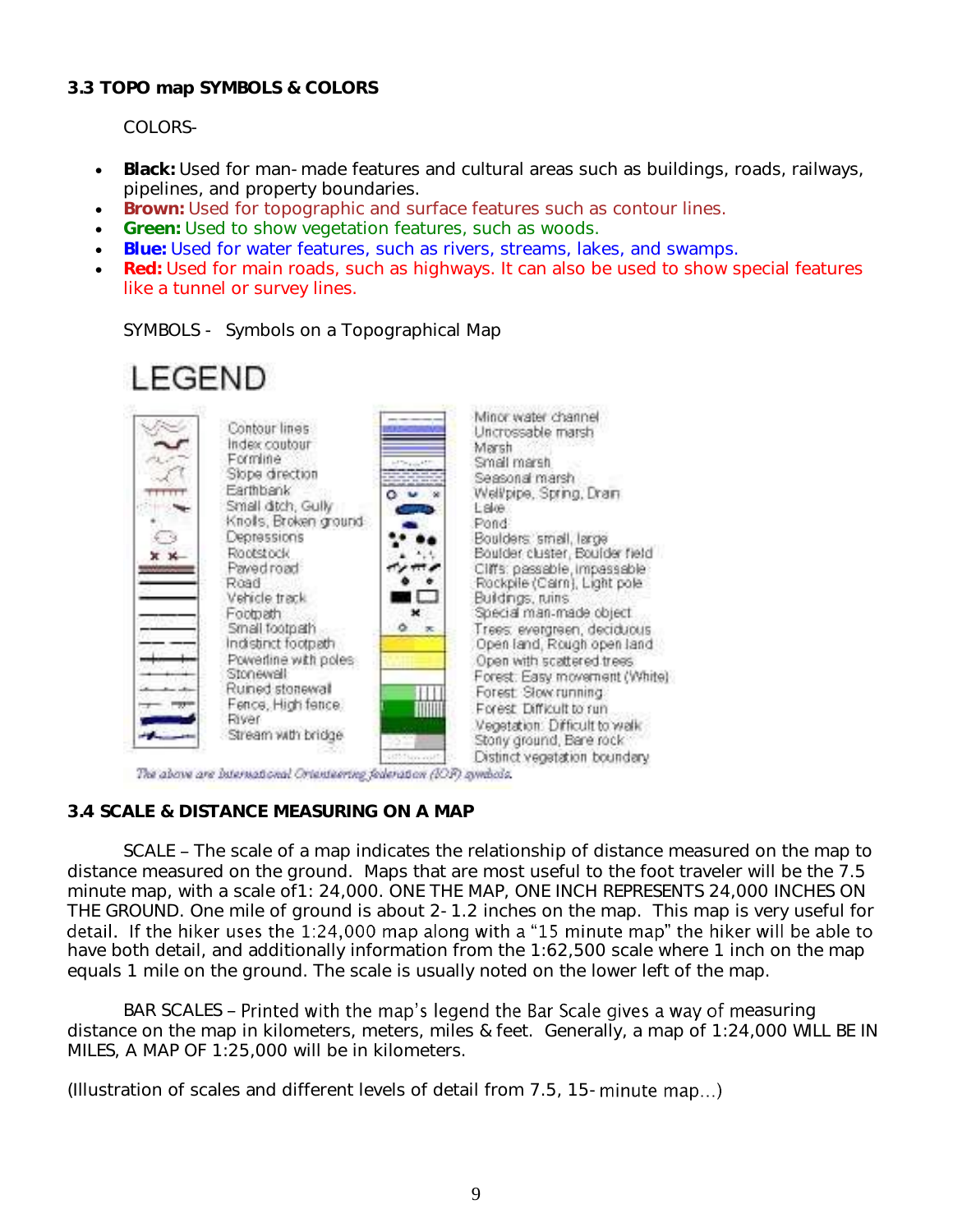3.5 HOW TO ORIENT A MAP - Which way do I turn this paper? And why?

ORIENTING VISUALLY - Orienting a map means matching map and landscape. If the visibility is good, you can usually do a "visual inspection" and line up the map without a compass. This is done by sighting across several significant landmarks and turning your map so that it corresponds. It is useful to keep the map "oriented" as you travel will help the hiker keep up with the "larger picture" and his position in it. Make this a habit and it will serve well. It is also a wise to have your map enclosed in plastic, a plastic bag, or laminated, so that water will not ruin it.

**3.6 DECLINATION - ORIENTING THE MAP USING A COMPASS** 

BEFORE WE CAN ORIENT USING A COMPASS, WE MUST DISCUSS DECLINATION.

WHAT IS TRUE NORTH? WHAT IS MAGNETIC NORTH?



Most maps are oriented to TRUE NORTH. True north is the rotational axis of the earth in the northern hemisphere.

(Illustration of world with latitude and longitude lines). The lines of Longitude converge at the TRUE NORTH WITH TRUE SOUTH. LINES OF LATITUDE parallel the equator.

MAGNETIC NORTH is the direction your compass points. The physical location of Magnetic North (the Magnetic north pole) is an area in northern Canada where the earth's magnetic field is strongest. This area drifts somewhat, so it is not a specific fixed spot. At this time it is in the Canadian Arctic, about 800 miles from the geographic (true) north,

## WHAT IS DECLINATION AND WHY DOES IT MATTER?



DECLINATION is the difference between TRUE NORTH & MAGNETIC NORTH.

You need to know the declination for the area where you are hiking, so that you can adjust your map and use your map and compass together.

In the continental United States, the declination can be anywhere from 0 degrees to 20 degrees west (in northern Maine), or 0 degrees to 21 degrees east, as in Washington state. These degrees are the differences from Magnetic north to True North. Around the center of the USA the declination is 0 degrees. This 0 degree line is called the Agonic Line. If you are on that line, in that area, the magnetic north and the true north are along the same line. Anywhere else, however, that is not the case, and adjustments must be made so that you can use your compass and map accurately.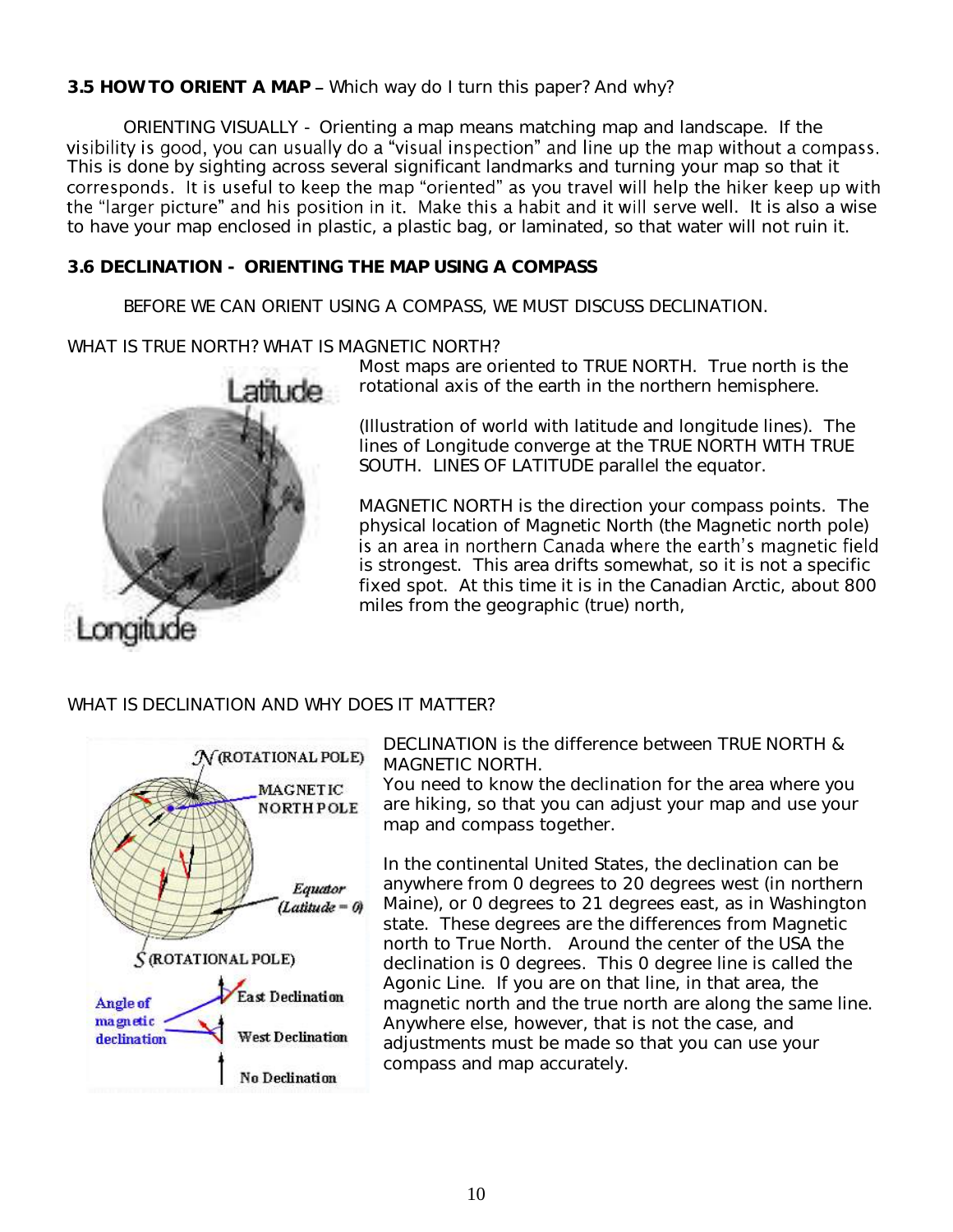

The declination of the map you are using will generally be written with the legend or the scale of your map. You will need to make a calculation in order to use the map and compass for your hiking in your specific area.

ORIENT YOUR MAP AND APPLY DECLINATION TO USE YOUR MAP AND COMPASS TOGETHER

- 1) DO NOT IGNORE DECLINATION. IT CAN BE THE DIFFERENCE BETWEEN BIG ERROR AND ACCURACY in your hiking. Most maps are aligned to TRUE NORTH, and the compass points to MAGNETIC north.
- 2) Your compass is your guide while traveling cross-country. From time to time you will want to consult your map to verify where you are and to learn what lies ahead of you beyond your immediate view. Before you can use your map to best advantage, you will want to<br>"orient" it with respect to your surroundings. Your compass will immediately tell you which way is magnetic north. You must align your map so that it coincides with your surroundings AND the compass. HERE IS HOW TO DO THIS:
- 3) Spread your map on any flat, level place, lining the map up with the landmarks you can see. Also, be sure that you are away from any metal objects that could "confuse" the compass.

Turn the compass housing so that north is exactly at the index line. With north at the top of the map, place one side edge of the compass base plate along either side edge of the map, which are the only lines guaranteed by the mapmakers to run true north-south.

- 1. For an EASTERLY declination: the north-seeking end of the needle points to the number on the dial that is your declination.
- 

2. For a WESTERLY declination: the needle points to 360 MINUS the declination.<br>The map is now "oriented". Directions on the map match directions on the land around you. Anchor the edges of the map with rocks, sticks or any nonmetal gear. It's VERY IMORTTANT THAT THE MAP REMAINS ORIENTED DURING ALL MAP AND COMPASS PROCEDURES.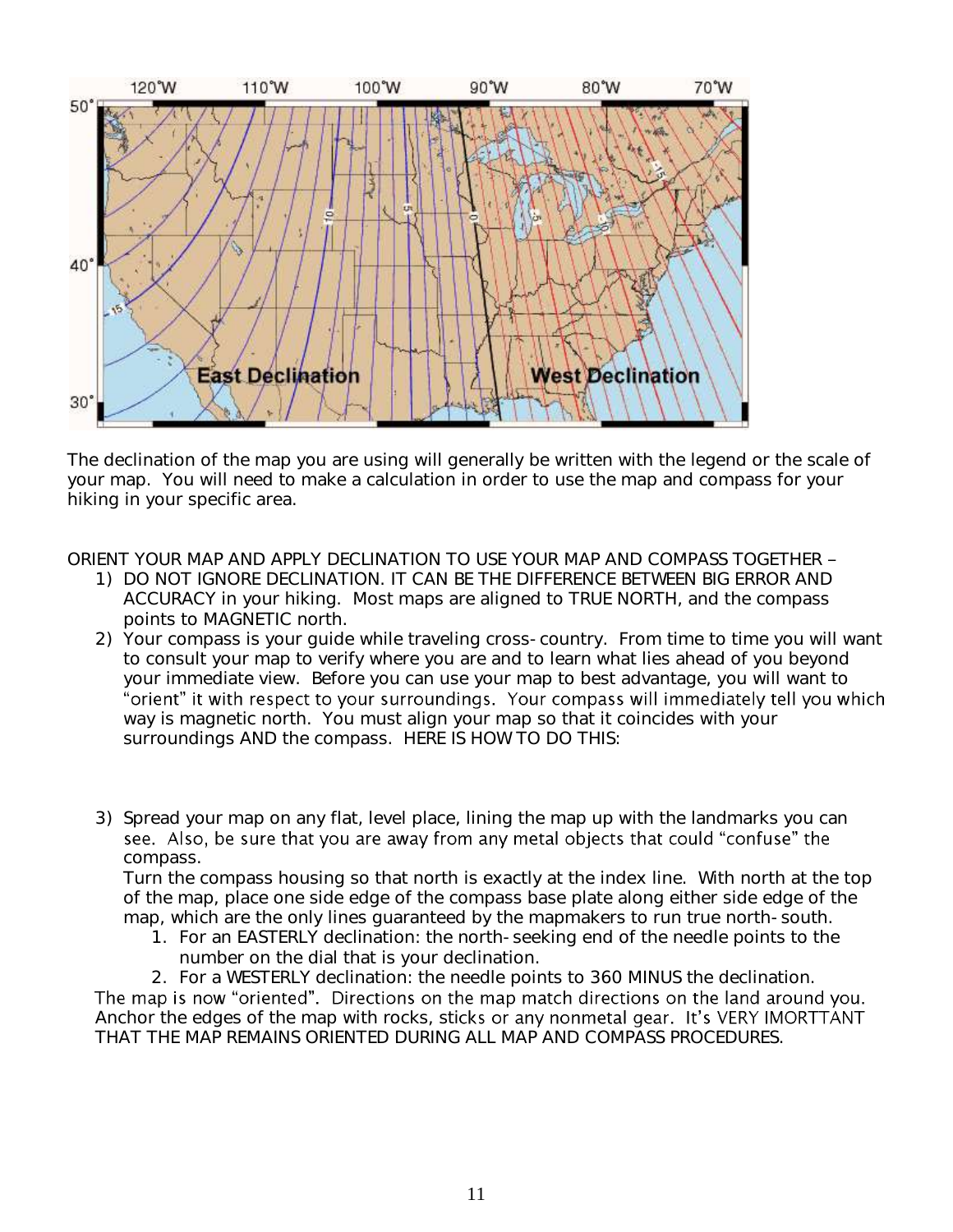### **3.7 SUMMARY OF COMPASS USES**

The compass can be used to perform many steps for you in path finding, including:

1) To establish and maintain a straight-line course of travel to a previously chosen landmark

# or destination, or even a random direction.<br>2) To make accurate "dogleg" offsets when detouring an obstacle.

3) To find your way back to camp, to your starting point, or to some other chosen location.

4) To determine azimuth of visible landmarks or other terrain features by sighting them.

- 5) To orient a map or route sketch.
- 6) To find your position on the map.
- 7) To measure on the map the azimuth to other points from where you are.

8) To plot your route of travel on a topographical or other map.

9) To assist you in making a sketch map or a route sketch.

10) To find true direction (when compass variation is known).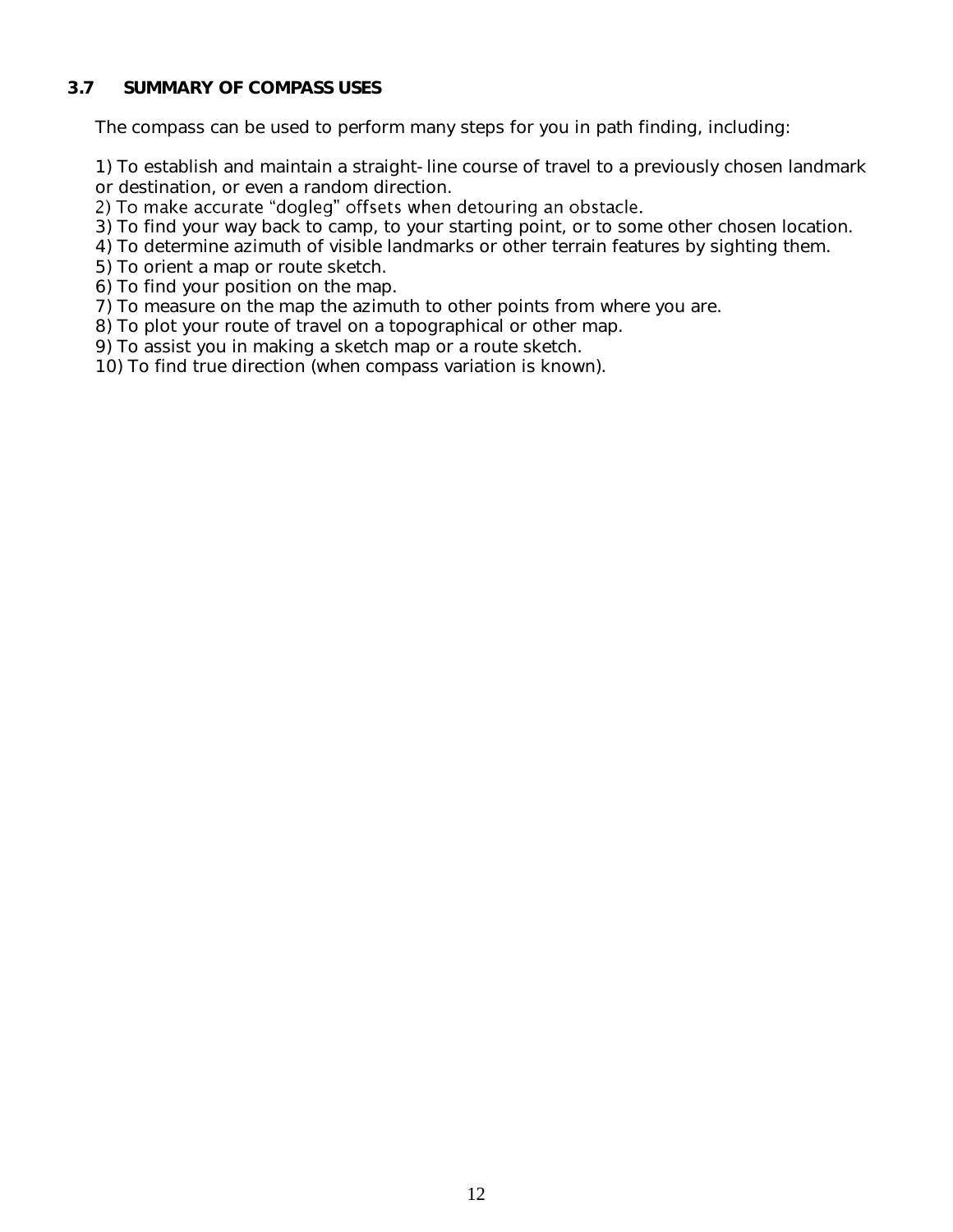# <span id="page-12-0"></span>**4. DIFFERENT TYPES OF MAPS**



**4.1 PLANIMETRIC** Highway maps, many state maps and local road maps generally cover a large area and treat the ground as flat. Roads and cities are accurately depicted, and major land formations such as mountains may be suggested, however, these types of maps do not provide the detail and information that a hiker needs to navigate trails.

**4.2 PICTORIAL** Pictorial maps use shading and lines to suggest the texture and shape of the land. While the pictorial map can aid in planning, it does not have sufficient detail for navigation.

**4.3 TOPOGRAPHICAL** This map is the friend of the hiker! Available in different scales, the topographical map shows the shape of the land, contour, natural land features and ma made features. Depicted features include cliffs, mountains, valleys, ridges, trails, ponds, as well as man-made features such as towers, shelters, bridges, highways, and power lines.

**4.4 Topographical maps** are developed by several agencies, but the one whose maps are most widely used are those from the USGS - UNITED STATES GEOLOGICAL SURVEY. National Parks and Forest Service will often provide recreational maps using the information from USGS maps, which are updated regularly. Most hikers will usually use a combination of maps depending on where they are hiking. Whichever map you decide to use, it is important to use the most recent version of the map.

**4.5 ORIENTEERING map** Large-scale map made for a specific location. Usually these are 1:15,000 or ever a 1:10,000 scale, with legends and colors related to orienteering. IOF is the International Orienteering Foundation. IOF maps will include IOF symbols, IOF terminology, vegetation colors and magnetic north lines.

Most orienteering maps use a computer program OCAD. This is the standard for orienteering maps.

**4.6 WHERE TO GET MAPS ON THE INTERNET** A demonstration version of OCAD can be downloaded. USGS itself has maps online. Also USGS OFFERS FREE AERIAL PHOTOS AND SATELLITE PHOTOS.

**4.7 HOW TO MAKE YOUR OWN ORIENTEERING MAP**-

For an area without an orienteering map you can use a USGS topographic map and add detail, including symbols, and magnetic north lines. Use tracing paper.

Try [www.purplepen.com](http://www.purplepen.com/) for a free program to make orienteering maps.

To make an orienteering map from scratch, you will need to scout the area over several hours, noting potential control points, terrain, vegetation, hazards, man-made features. From these, you can develop a potential course. Your detail will highlight the areas applicable to your intended course. Your completed mat will show features, course lines, and scale it can be a "stick figure map" or a map with more illustration of vegetation, features and terrain sketches.

(Allow room for stick map, and another of sketch) poss. Shepherds or Stumpy Creek.)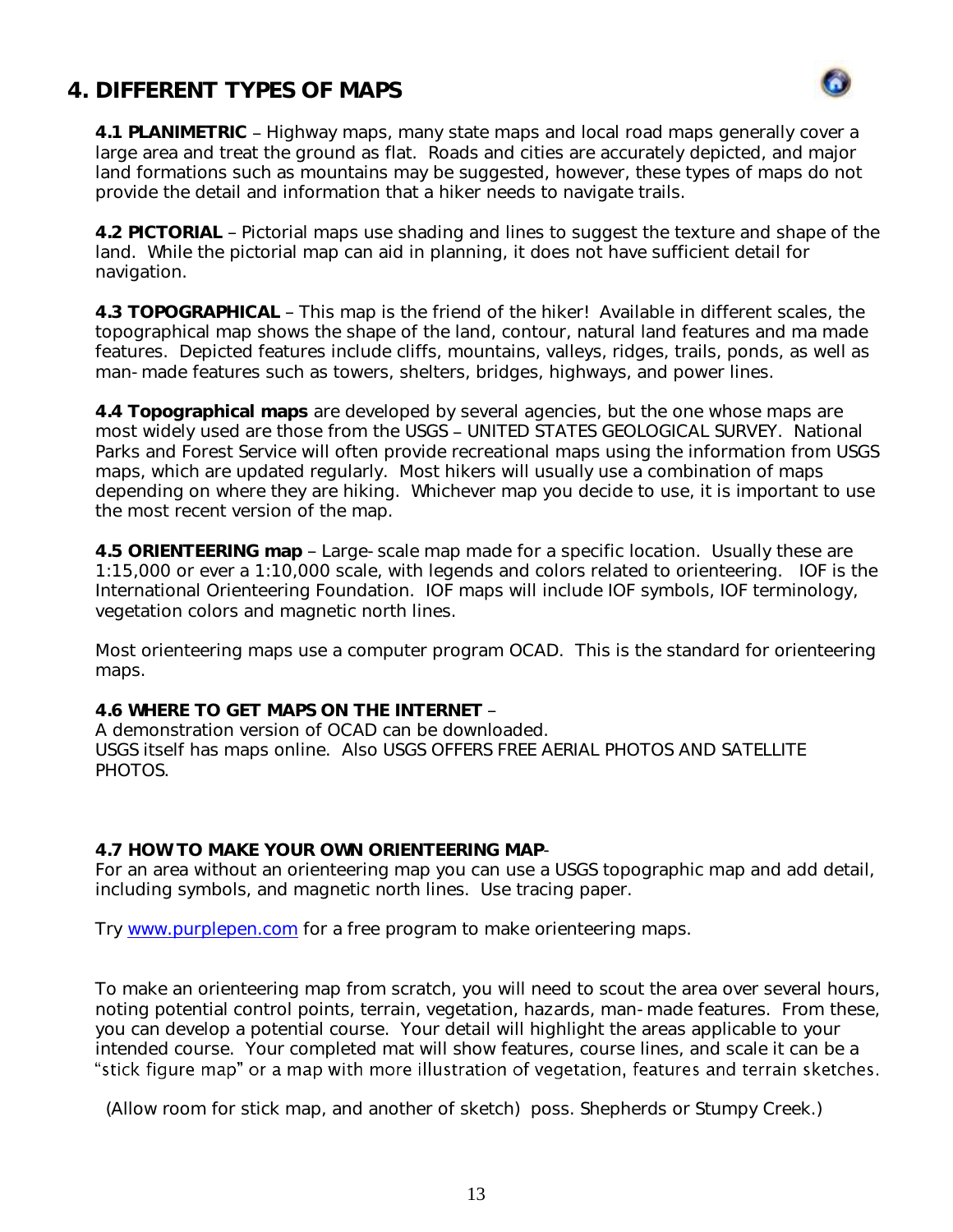# <span id="page-13-0"></span>**5. LAND NAVIGATION & ORIENTEERING**



### **5.1 What is Orienteering**

Land navigation is making your way across the land, using various tools (map, compass, sun). Land navigation could be considered 'path finding'.

Orienteering is a cross-country race in which participants navigate between checkpoints along a specified course (unfamiliar course, generally) using map and compass.

INTERNATIONAL ORIENTEERING SYMBOL



*What is Orienteering?*

Orienteering is a sport in which orienteers use an accurate, detailed map and a [compass](http://www.williams.edu/Biology/Faculty_Staff/hwilliams/Orienteering/compass.html) to find points in the landscape. It can be enjoyed as a walk in the woods or as a competitive sport.

A standard orienteering course consists of a **start**, a series of **control sites** that are marked by circles, connected by lines and numbered in the order they are to be visited, and a **finish**. The control site circles are centered around the feature that is to be found; this feature is also defined by [control descriptions](http://www.williams.edu/Biology/Faculty_Staff/hwilliams/Orienteering/course.html#easyclues) (sometimes called **clues**). On the ground, a control flag marks the location that the orienteer must visit.

To verify a visit, the orienteer uses a punch hanging next to the flag to mark his or her control card. Different punches make different patterns of holes in the paper.

The route between "controls" (refers to the flag or the site) is **not** specified, and is entirely up to the orienteer; this element of route choice and the ability to navigate through the forest are the essence of orienteering.

Most orienteering events use staggered starts to ensure that each orienteer has a chance to do his or her own navigating, but there are several other popular formats, including relays and events in which the orienteer must find as many controls as possible within a specified time.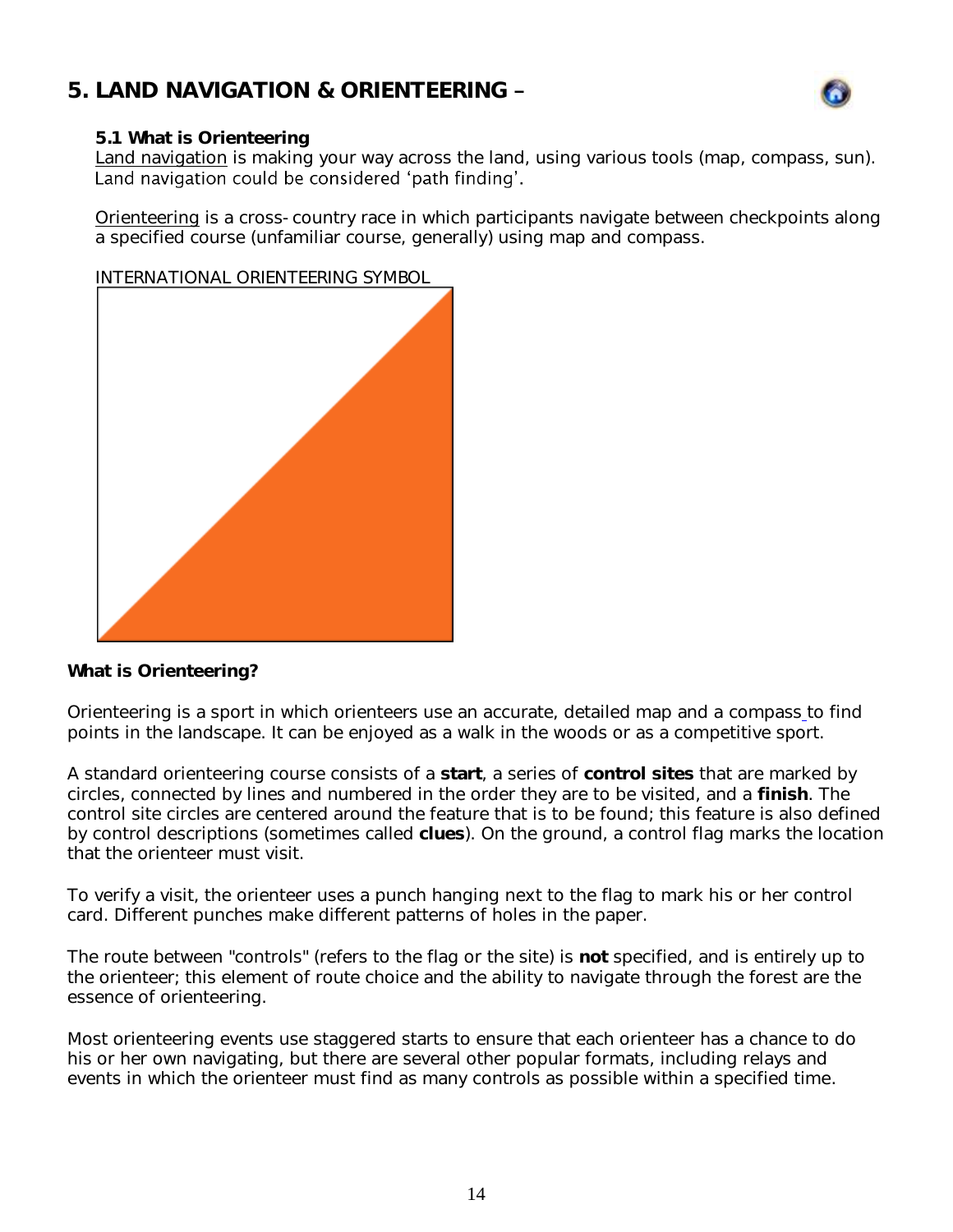**5.2 ORIENTEERING AS A SPORT**-

There are two major forms of orienteering competition: score orienteering and cross-country orienteering, sometimes known as fee or point-to-point orienteering.

5.3 ORIENTEERING SYMBOLS - Orienteering competitors are provided with a control description, which is rather like a clue sheet. For beginners, the symbols are provided and also written out. For the more intermediate and advanced orienteering courses, the control sheets are in a table format with symbols.

Below is a list of INTERNATIONAL CONTROL DESCRIPTION SYMBOLS

(FROM BSA AMERIT BADGE BOOK, OR RAGAINE WEBSITE - SYMBOLS FROM COLUMNS C-H - USE A COPY OF CONTROL SHEET SAMPLE.

**5.4 ORIENTEERING VOCABLULARY**-

As with many sports, orienteering has its own vocabulary.



**Basic handrails** 

ORIENTING THE MAP - matching the orientation of the map to the features on the ground. This is one of the fundamental skills in orienteering, and leads to successful navigation. The map can be oriented either by comparing the map directly with the terrain or by using a compass to orient to north.

HANDRAILS - These are linear features that provide easy travel, continuous direction and accurate position. Either artificial or natural, these "handrails" might be streams, trails, fences, roads or even power lines. The more subtle handrails might be ridgelines, valleys or tree lines. You will find that the beginner course has many "handrails" to aid the novice.

**Handrail** - A linear feature which closely parallels your route and acts as a handrail to the next control.

CONTROLS - Checkpoints. These can be temporary or permanent. Permanent markers are usually posts 2 feet above the ground with an identifying marker of the orienteering symbol. Sometimes there is a punch or other recording device attached. A training or recreational course may not have this.

(Temporary) CONTROL/CONTROL MARKER - a trapezoid-shaped marker (usually orange or red and white) used to mark features on an orienteering course, usually with clipper or control-punch attached to mark a control card as proof of arrival.

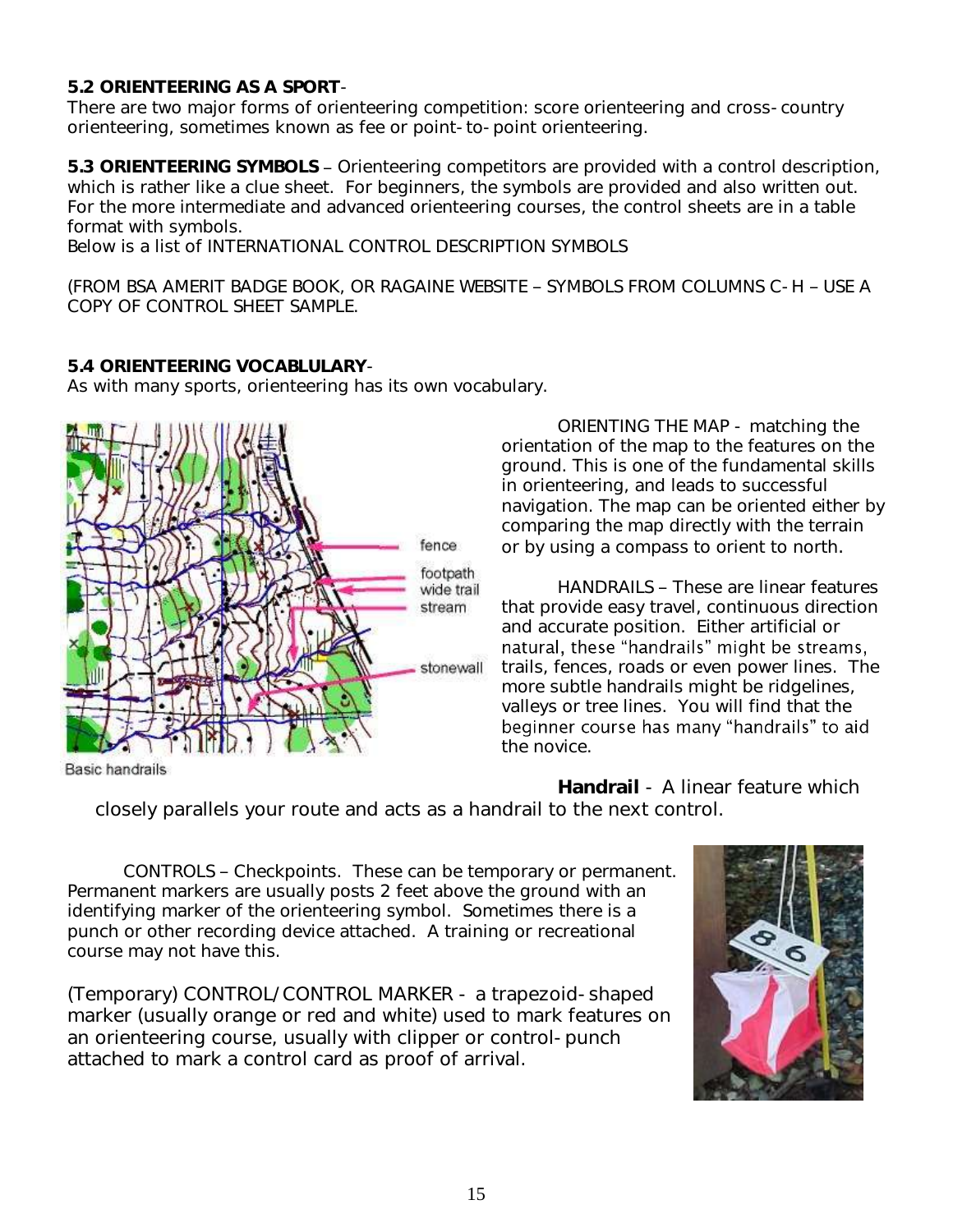COLLECTING FEATURES - Features between you and the control. Features along your route. For example, a pond, or a large boulder, or a building might be a collecting feature. You will use these features to confirm your correct direction.

CHECK OFF FEATURES – Although less obvious, the check off feature is also very important. As you pass features on your map and on your course, you can "check them off", verifying that you are on the intended route.

CATCHING FEATURES - A "catching feature" will catch when you have gone too far. This "catching feature" would be a landmark that, you will reach when you have passed the control, or strayed from your route.

ATTACK POINT - This is an obvious point that is close to your control. From the attack point you can apply precise navigation to reach the control.

AIMING OFF or OFFSET TECHNIQUE - This is an intentional offset to your control. Using this technique will ensure that you know which way to turn to go towards your control.



PACE COUNTING/PACING OFF - a system of counting double-paces (every time the left or right foot hits the ground) to measure distance covered. An orienteer would measure the distance between two points using the scale on the compass and then count his/her paces until the distance was covered. Pacing allows an orienteer to know when he or she has perhaps gone too far and missed the feature they were looking for.

Aiming Off - to deliberately aim to one side of a control or feature so that you know which way to turn upon hitting the feature before seeing the control.

aiming off - participant aims to the right of the control to the stream and then heads left to following the stream to the control.



READING AHEAD - Looking ahead in your instructions or control sheet so that you have an idea of what is next.

CONTOURING - Following the land such that you stay at the same elevation. While doing this may not be a direct route to your control, it often makes more sense to follow a curved level route instead of a downhill/uphill with more challenging terrain or risks.

Contou**r** - a line on a topographic map that connects points of equal elevation.

ROUGH ORIENTEERING vs. FINE ORIENTEERING - ROUGH ORIENTEERIING means moving in broadly defined directions towards a major feature (collecting feature). Reaching the desired collection feature, switch to FINE ORIENTEERING means locating yourself precisely and forming a precise plan to navigate to the control, with accuracy as the primary goal.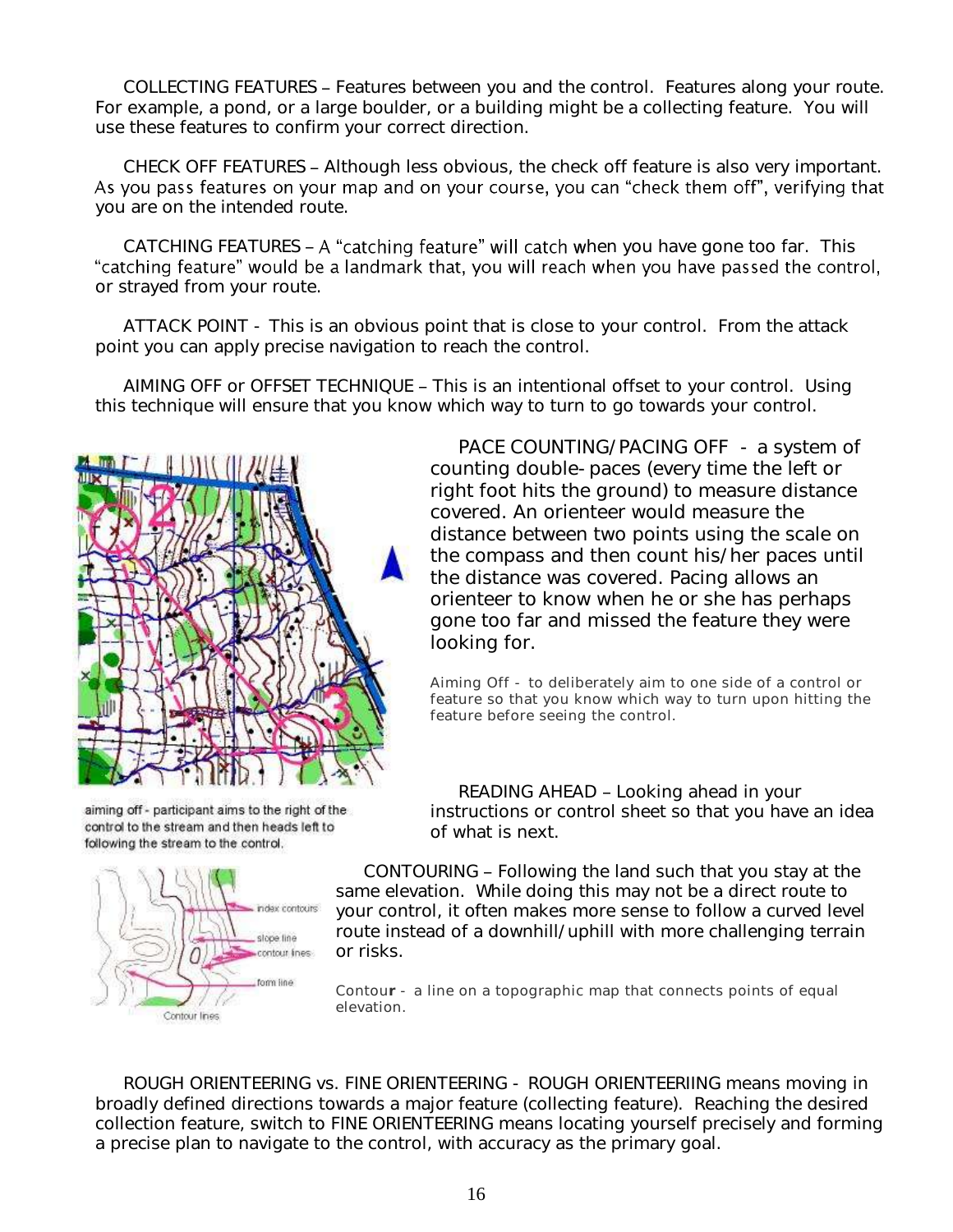# <span id="page-16-0"></span>**6. Orienteering**





Orienteering is great outdoor sport for individuals, families or groups. Competitions cater to all three.

**Orienteering** is an outdoor sport enjoyed by people of all ages and abilities. The usual type of event is to navigate on foot around a forest or fell using a specially drawn **orienteering map** to visit a series of **controls** that have been placed on a course. The time taken to complete the course is recorded, and the quickest time wins. However, not everyone regards it as a race, and you are advised to go at your own pace. Finding the controls in the correct order is much more important than the time taken. At each event, there are usually several courses of varying length and difficulty. The courses are normally distinguished by color codes. Start times are usually staggered over a two-hour

period, so you won't start at the same time as another competitor on the same course. This means that when you are out in the forest, parkland, or wherever, no-one knows how well, or badly, you are doing. At most events you can, if you want, compete in pairs, small groups, or families.

### **6.1 CHOOSING YOUR COURSE**

At most local events there will be a number of courses, each identified by a color-code, suitable for all ages and abilities, from the very young, through fit young (and not so young, or not so fit!) adults to the active retired, and from complete novice to experienced orienteer. In general, the courses can be categorized as follows:

### **ORIENTEERING COURSE LEVELS (US SYSTEM)**

**White** (Beginner or map hiker):

- Average length of course: up to 3 km
- Average number of controls: up to 8
- Difficulty of control placement: easy, obvious locations along roads, paths and other major linear features
- Orienteering skills necessary to complete course: basic map reading, ability to take a safety bearing with a compass - Approximate winning time: 30 minutes

#### **Yellow** (Advanced Beginner):

- Average length of course: 2.5 to 3.5 km
- Average number of controls: up to 10
- Difficulty of control placement: near large map features, less obvious than white course features
- Orienteering skills necessary to complete course: more precise map reading and simple compass use

-Approximate winning time: 40 minutes

#### **Orange** (Intermediate level):

- Average length of course: 4 to 5 km
- Average number of controls: up to 10
- Difficulty of control placement: varied difficulty, difficult controls are introduced with large collecting features
- Orienteering skills necessary to complete course: good map reading, basic pace counting, beginning rough and precision compass skills
- Approximate winning time: 50 minutes

**Advanced level courses** (Brown, Green, Red and Blue) These are all elite- or expert-level courses. Controls are placed in difficult locations on small features. There are often several route choices to a control. Courses combine all orienteering skills.

**Brown:** 3.5 to 4.5 km; up to 10 controls; winning time 50 minutes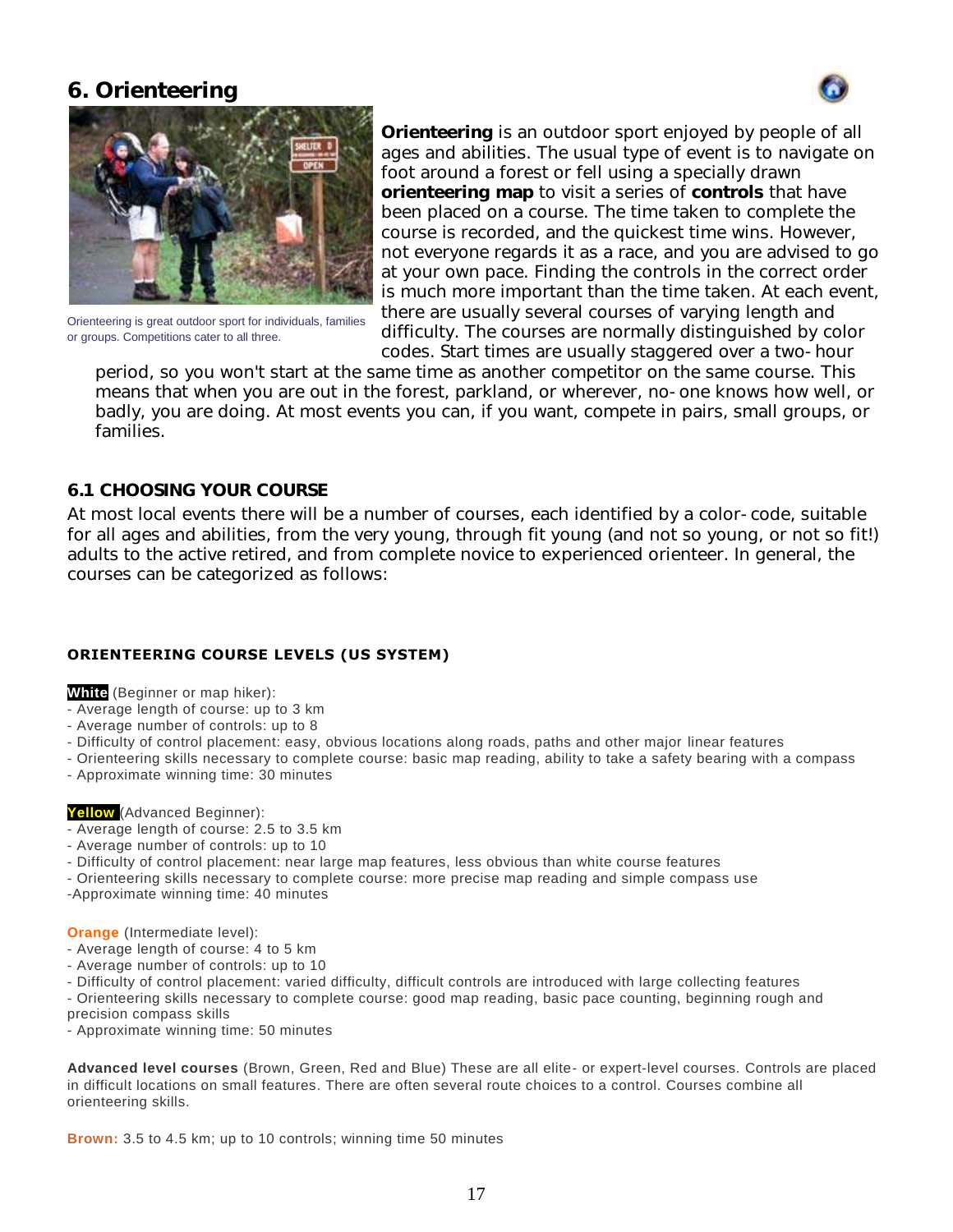**Green:** 4 to 5 km; up to 12 controls; winning time 50 minutes

**Red:** 5 to 7 km; up to 15 controls; winning time 60 minutes

**Blue:** 3.5 to 4.5 km; up to 20 controls; winning time 60 to 80 minutes

(The *string course* is literally a 500m - 1 km piece of string, laid out on the ground, which competitors as young as two or three can follow to the control kites. The string course is usually free and doesn't require registration, just go to the string course start (which will be separate from the main start).)

At registration, you may receive a **control description list** on a slip of paper for your course (sometimes these are picked up at the start). The same details are often, but not always, printed on the map. Anyone entering White or Yellow courses, usually run by juniors, is given their map at registration, so that the course can be discussed with parents before starting. Everyone else gets their maps at the start. If electronic punching is *not* being used you will also be given a **control card** with numbered boxes which you "punch" at each control as you complete your course. If the registration marshal hasn't filled in the details such as your name, age class, etc. in all the relevant areas on the card, do this now.

Each competitor is required to carry a control/punch card. The card has to be presented at the Start line and handed in at the Finish line, whether or not the competitor decides decides to complete the course. The control card is marked by needles or electronically at each control point to show that the competitor has completed the course correctly. All controls need to be punched in the order they are shown on the map. Most events now use electronic punching, although cards and needle punches are still widely used.



### **6.2 DOING YOUR COURSE**

You must visit the **controls** in the correct order, as listed in the descriptions. Each control will consist of a red and white marker kite with a label carrying the appropriate control code and either a pin clipper if traditional punching is being used, or an electronic "punch box" if electronic punching is being used. If traditional punching is being used, clip the correct box on your control card after checking the code. If electronic punching is being used, insert your **dibber** into the hole in the electronic punch box and wait for a beep and the LED to flash (it'll take less than a second). Continue round the course, choosing your own route, but visiting the controls in the correct sequence for your course. Keep out of any areas marked **out of bounds**.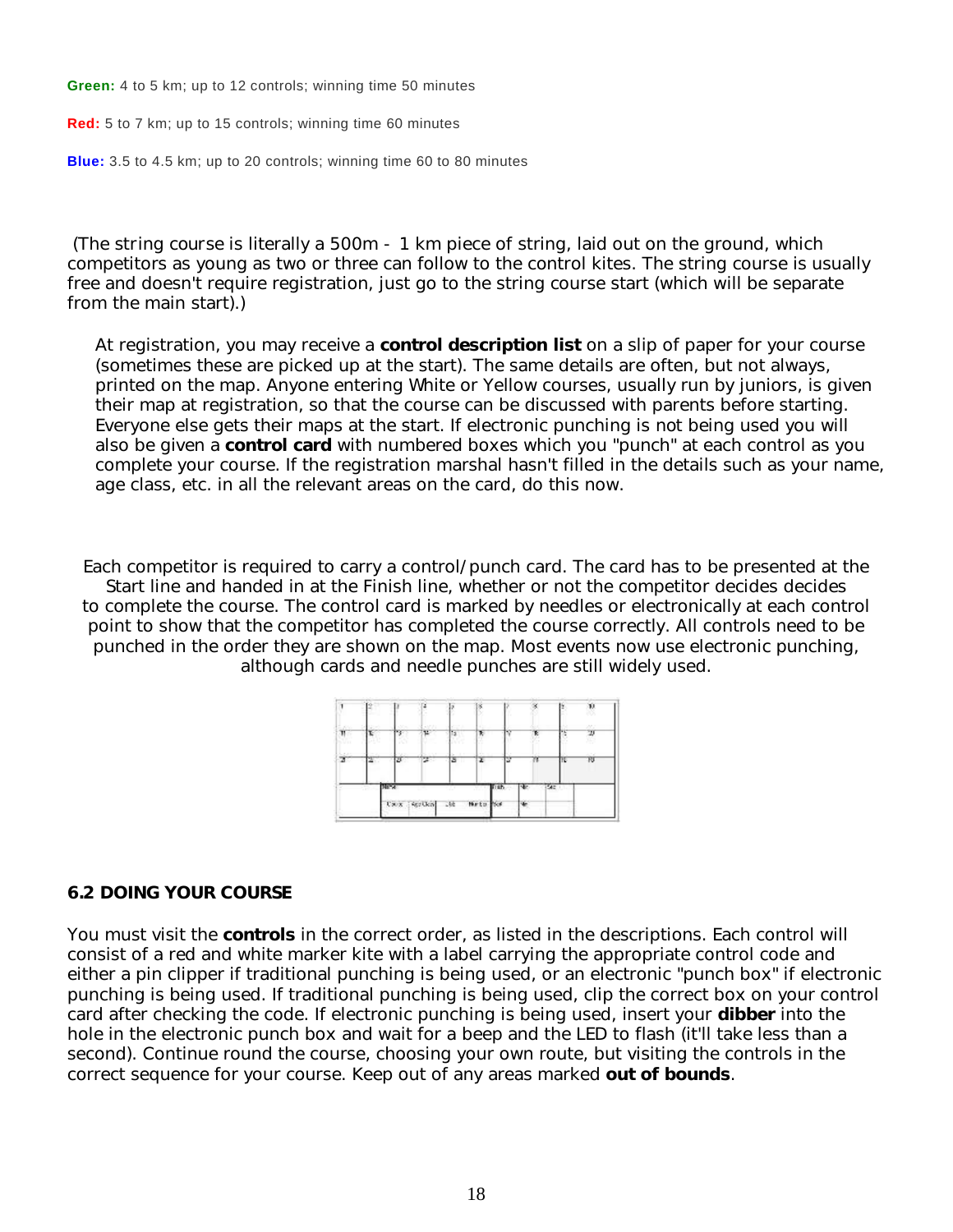# **6.3 CONTROL DESCRIPTION CARDS**

Control description cards provide information about the control site and control marker (flag). For beginners, this is done in plain English (or whatever prevailing language). For more experienced orienteers, a set of internationally-recognized symbols are used so that a common language is not required in order to compete fairly against each other.

A beginner's control description card will have three columns. Column 1 contains the Control Number, column 2 the Control Code, and column 3 the description of the associated control feature (and details about the placement of the control flag in relationship to the feature if required). \* M = meter. The standard in Orienteering is to use metric units.

| Start: Trail junction                 |     |                              |  |  |
|---------------------------------------|-----|------------------------------|--|--|
|                                       | 345 | NW CORNER OF BUILDING        |  |  |
| 2                                     | 541 | JUNCTION OF STREAM AND TRAIL |  |  |
| 3                                     | 246 | EVERGREEN TREE - NORTH SIDE  |  |  |
| 4                                     | 675 | SOUTHEAST CORNER OF FIELD    |  |  |
| 5                                     | 888 | NORTHEAST FOOT OF 5 M CLIFF  |  |  |
| 6                                     | 443 | N. SIDE OF 2.5 M BOULDER     |  |  |
| $\overline{7}$                        | 431 | <b>TOP OF KNOLL</b>          |  |  |
| 8                                     | 234 | <b>BEND IN DITCH</b>         |  |  |
| 9                                     | 212 | <b>SW TIP OF MARSH</b>       |  |  |
| Follow streamers 100 meters to finish |     |                              |  |  |

#### **Sample control descriptions:**

-

**6.4 CONTROL DESCRIPTIONS**: Control descriptions show the control in relationship to close surroundings, know as features. Such surroundings could be a trail, group of trees, bridge, road, crag, ditch, or manmade feature, to name a few. The complete reference guide to International Specifications for Control Descriptions can be found at [www.orienteering.org.](http://www.orienteering.org/)

Control sites must be precise locations that are found on the ground and clearly indicated on the map. Generally, if controls are within 50 meters of each other, they must be on different types of features to avoid confusion of the participants. Starting points must be at precise locations just like controls. It is common to use streamers to guide participants from the last control to the actual finish line.

Places where control sites are commonly located:

- **Point features** (small, distinct objects) such as boulders, knolls, pits, depressions, rootstocks (root systems of uprooted trees), wells, cairns (rock piles), individual trees.
- **Corners of larger features:** buildings, lakes, fields, swamps, paved areas, building ruins.
- **Junctions** of 2 or more similar or dissimilar features such as trails, streams, fences, roads, stonewalls, and power lines.
- **Bends in a feature** such as trails, streams, fences, roads, stonewalls, and power lines.
- **Top or bottom ("foot") of features** such as cliffs, earth banks, and small knolls.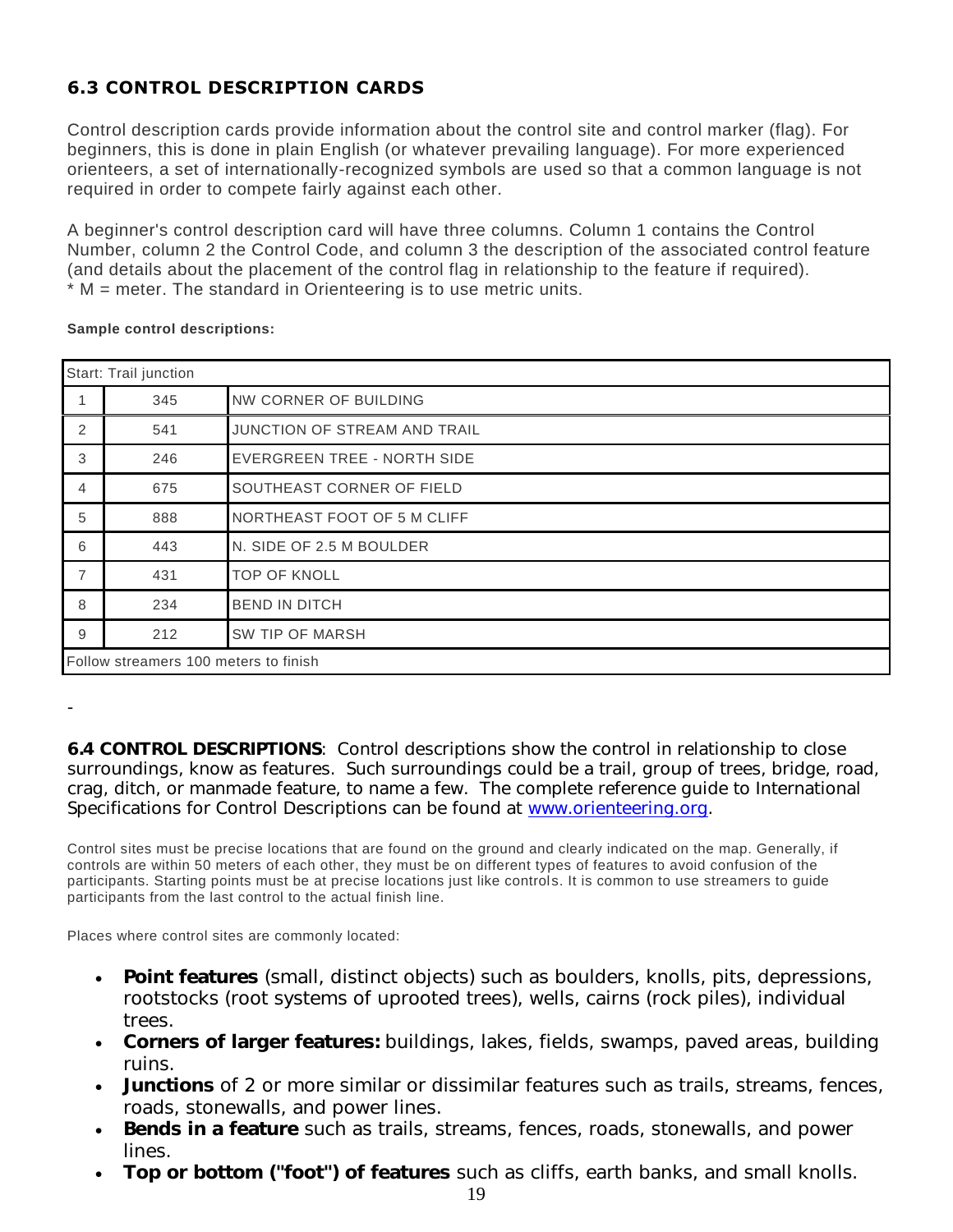**Distinct land forms** such as reentrants, ditches, and spurs.

# **6.5 GPS TOOL OR CRUTCH?**

The GPS - Global Positioning System - is a remarkable tool that will search satellites and fix your position relative to latitude and longitude. GPS devices are designed for car travel, or for trail travel.

The geographic positioning system (GPS) links to a system of satellites orbiting at fixed locations around Earth. The satellites send signals down to the surface. The unit in your hand picks up and triangulates the signals from several of the satellites to compute your location. Some units are capable of measuring altitude as well.

Some GPS units can be programmed to read lake maps, including depth contours, stored in the unit's memory. These are popular with anglers. Other units can carry detailed topographic maps, sun and moon cycles, and a built-in barometer, which are popular features with both hunters and anglers."

Because they are used outdoors, most GPS units have some degree of weatherproofing. Some models float, a desirable feature if you are fishing, paddling, boating or sailing. The most popular units sold at REI run about \$200 and are packaged with map software.

With the expanded memory capacity, units can hold a large number of highly detailed maps. Most places selling GPS units also carry map databases on compact discs with the quality and detail of the 7.5 minute, 1:24,000 topographical maps published by the U.S. Geological Survey. Users can download data to a CD using a home computer and then load the desired maps onto the GPS unit's removable memory.

Mapping software allows detailed route planning that displays elevation gains and losses, distances and waypoints. Waypoints, which are essentially dots on a map, can be recorded in the field; these points of interest can be transferred to a map when the user returns home. There are a number of software brands and features for GPS units with prices starting at around \$100.

Units sold these days are capable of displaying your position and your destination in several ways. In addition to maps, numerical latitude and longitude readings are also displayed. Positions are pinpointed electronically using other numerical systems. Many users choose the UTM or Universal Transverse Mercator system that shows 1,000-metersquare grids, making it relatively easy to calculate distance from one waypoint to another, or to plot your position onto a paper map in the field using the information displayed on the unit.

Direction-of-travel may be shown graphically as in an electronic "road" on the screen, which the user follows. Or, users can choose a more traditional compass bearing. Backcountry users still need to interpret a map because the direction between two points is shown as the shortest possible distance - in other words, a straight line. Straight-line travel often is not possible due to rivers, lakes, canyons or steep terrain that requires the hiker to assess the topography and plan a route.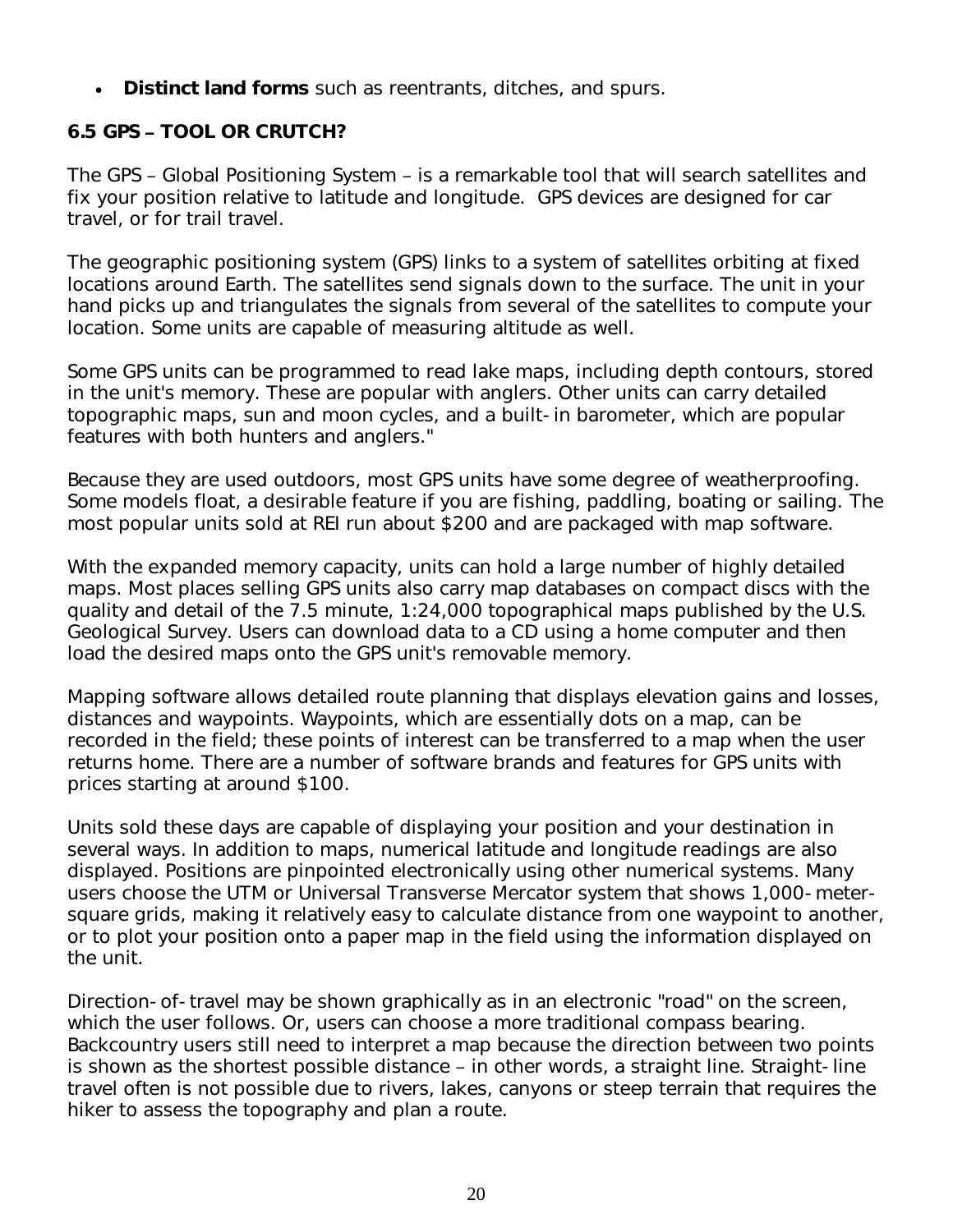GPS is a great tool - but like any technology, it may not operate properly due to environmental conditions and shouldn't be used exclusively, say experts.

GPS doesn't replace traditional map and compass skills. It's a great addition to backcountry navigation but it can fail or get dropped and broken, and if you can't find your way with a map and compass, your trip will be spoiled at the least or you may end up in a serious situation.

REI offers classes on how to use GPS. The course is called, appropriately, GPS 101, and is offered periodically based on demand; advance registration is required. Students have a classroom session then get some hands-on experience in the store's parking lot.

. As with any electronic item, battery power is required. Without proper battery power, the device is useless. Additionally, good satellite reception is also required. On a cloudy, rainy or snowy day or night, or in deeper valleys, satellite reception might be questionable and the GPS less than reliable.

Can the GPS help? Yes indeed. Is the GPS a substitute for compass and map skills? Absolutely not. While it is extremely useful to have a GPS and know how to use it, it is unwise to rely on it without knowing other compass, map and land navigation skills.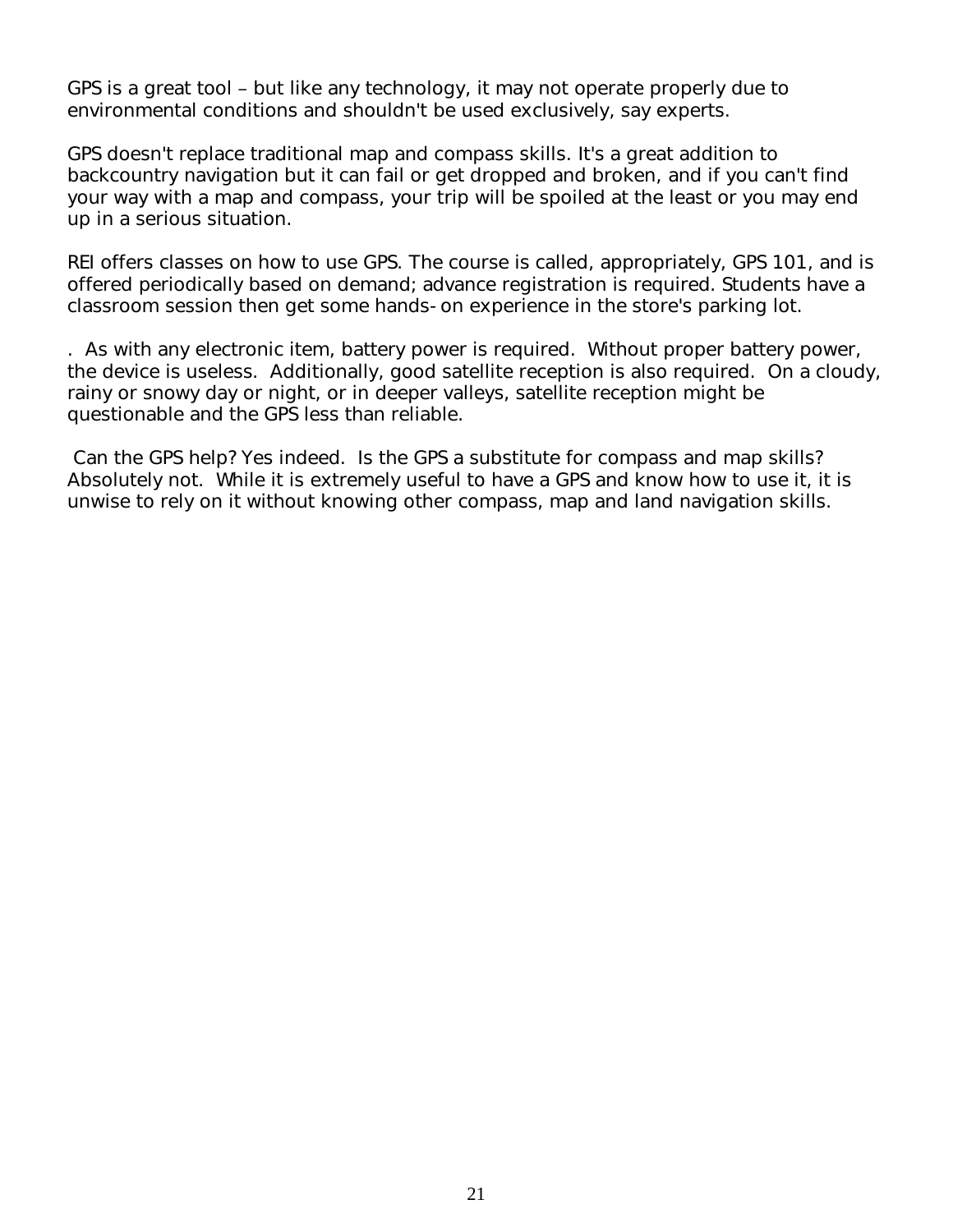# <span id="page-21-0"></span>**7. Things to Remember**



## 7.1 WHAT TO DO IF YOU DON'T KNOW WHERE YOU ARE

Next to carrying a cell phone, of all the strategies lost people use to get "unlost," the best one is to stay put and wait to be found. Unfortunately, it's also the one hunters and hikers - the subjects of most search and rescue (SAR) missions - use the least. Even so, statistics show that more than 95 percent of all searches end successfully within the first two days.

"Hunters and hikers are the subject of almost 40 percent of all searches," says Robert Koester, a national SAR expert and author of *Lost Person Behavior*. "Hunters tend to focus on pursuit of their game and follow it into unfamiliar territory. They are also more likely to 'self-rescue,' perhaps to avoid embarrassment or the fear of paying rescue fees. A third of them find their way out on their own. Because they rely on GPS, radios and cell phones, many lack outdoor skills. And unlike hikers, they're more apt to abandon a trail and strike out cross-country if they think they're headed in the right direction.

"Hikers, on the other hand, are trail oriented and tend to get lost as the result of a navigational error, such as taking the wrong trail, reading a map upside down, or not even noticing that they've left the trail." So don't get lulled into thinking that it can't happen to you - even the most veteran outdoor enthusiast can get lost. Your comfort - even survival - can depend on how well you are prepared.

### **7.2 PREVENTION AND PREPARATION**

It won't prevent you from getting lost, but the most important thing to assure you will be found quickly should be done before you even leave home for a hunt, hike, pedal or paddle. Tell someone *exactly* when you are leaving, precisely where you are going and when you expect to be home. Then, *stick to your plan*. Be specific so that if you are reported lost, the SAR (Search & Rescue) folks can narrow their search and quicken your rescue. Tell family members or friends to contact the local sheriff's office who will mobilize other official and volunteer searchers.

"If you haven't planned ahead, it's a good idea to leave a note in your vehicle saying 'Gone for a two-hour hike to the west at 2 p.m. on June 1,'" Here are some further steps you can take to prepare yourself:

- Travel with at least one other companion so you can help each other.
- Get a GPS unit and learn to use it before going into the woods.
- Before setting off, set a waypoint for your vehicle.
- Learn to use a compass. GPS units and cell phones don't always work.
- Take an orienteering class.
- Pack a reliable map of the area, preferably on durable, waterproof paper. Learn to interpret topographic contours and symbols and know what landmarks to look for.
- Check weather forecasts and wear appropriate clothing for season and conditions. Be prepared for changing conditions.
- Learn basic first aid. Know how to tell the signs of heat exhaustion, heat stroke, hypothermia and dehydration, and how to treat them.
- Practice starting a fire with something other than matches or a lighter, like magnesium and steel.
- Ask a search and rescue group to give a presentation to your sporting club, school or civic group.
- Visit a sporting goods store or go online to get ideas for the best survival kit to suit your needs. Pack your kit and keep it replenished and up-to-date on an annual basis. Keep it in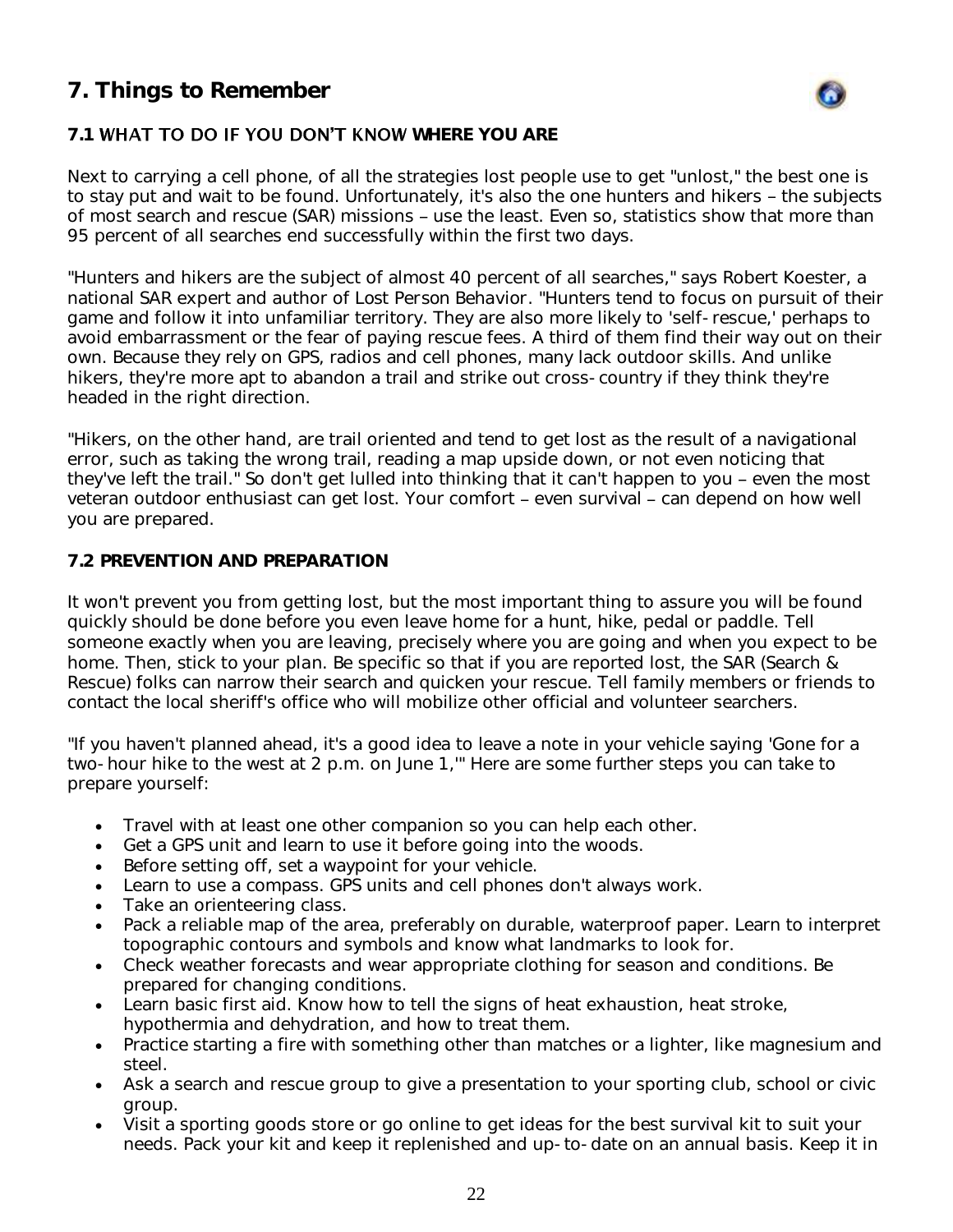your vehicle's glove box so you don't forget to take it. (See sidebar below for suggested items.)

 When hiking, biking, skiing or snowmobiling, stay on marked trails. Look around for features and landmarks along the trail that will remind you of where you have been; stop often and look back to see what the trail looks like from the opposite direction.

## **7.3 LOST!**

It's happened: despite your best efforts and intentions, you're lost. What to do now? It might help to remember a common tip - the STOP method:

- **STAY PUT!** Moving around wastes precious time and energy, increases your anxiety and makes you even harder to find. Sit down and stay calm.
- **THINK!** Take inventory of what you have with you, what you can find and use around you, and what you need to do to make yourself safe and comfortable. Remember the rule of three: you can live three minutes without air, three hours without warmth, three days without water and three weeks without food.
- **OBSERVE!** Use your compass and map and try to determine your location and heading. Look for landmarks that you can identify on the map. This may help you re-orient and get headed in the right direction. If not, check how much daylight is left and what the weather is doing.
- **PREPARE!** Plan what you need for an overnight stay to keep warm and dry. Based on the rule of three, decide whether you need to build a fire or shelter. Gather tinder, kindling and fuel. If you followed the basic rule of the outdoors and told someone your plans before leaving, you can plan to be found within a day or two and food may not be your top priority.

Stop, catch your breath and determine if you are probably going to have to spend the night in the woods. If so, find a sheltered spot out of the wind and give yourself enough daylight hours to gather enough wood to start a fire, keep it burning all night, and build a shelter.

The next step depends on whether or not you told someone when and where you were going. If you did, you should settle down, sleep, stay put the next day and wait to be found.

If nobody knows where you are and when you left, you're probably better off making plans to walk out in the morning. You'll need to know what direction to walk and make sure you walk a straight line. Here's one way of figuring that out, and the next step you should take in your plan."

First, place a stake in the ground near enough to your fire that you can see it, but can also locate stars. Have another stake handy. Under darkness and provided it's a clear night, says Thiel, locate the pointer stars of the Big Dipper. Hold your hand in the sky, place your index finger and thumb over them and "walk" your hand in the air in the direction they point to; walk seven "fingerthumb" distances away and you'll arrive at the North Star. Align yourself so that the stake you put in the ground is between you and the North Star; drive the other stake in the ground so the North Star, stake #1, you and stake #2 are aligned in a straight line pointing north and south.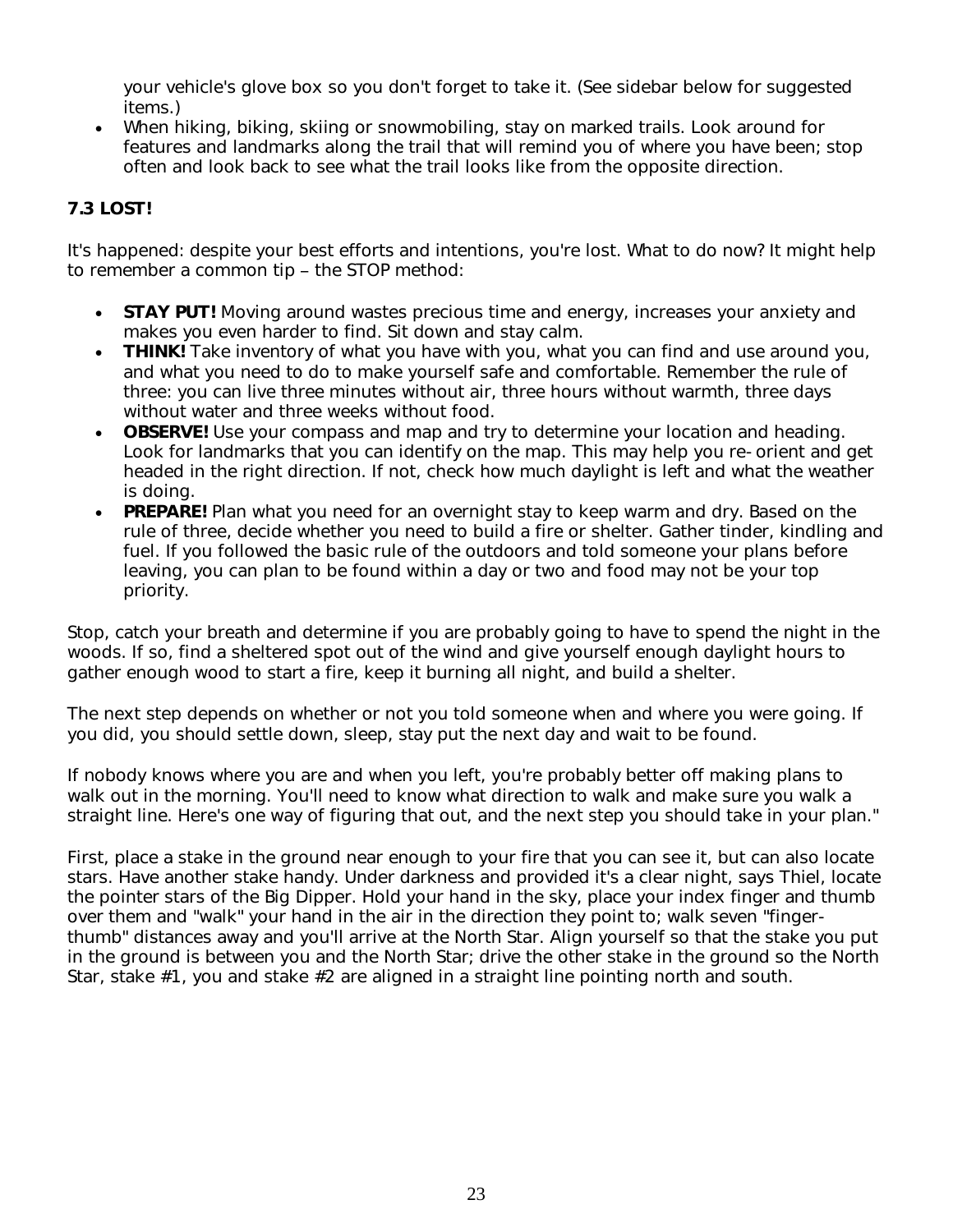# **7.4 BUILDING SHELTER**

This simple survival shelter was built against a fallen tree stump. In most states, roads surround all wooded terrain no matter how large the forested expanse. So,



in the morning, you should walk out in one of four cardinal directions by aligning yourself to the two stakes you put in the ground. Decide which direction you will take, face that direction and look for something unique like a stump in direct alignment with them. Walk to it and look back to make sure you are still in alignment with the stakes. Then look ahead to another unique object and walk to it. Look back to the first object and repeat this process until you literally walk out onto a road.

If it's already dark and building a shelter isn't an option, try to find a large spruce or fir tree with branches to the ground and huddle at its base. Gather or cut green boughs and whatever soft dry material

you can find as insulation to sit or lie on.

One of the easiest shelters you can build is a debris hut. Look around for a natural structure to use as a base, like a fallen or uprooted tree. Make sure the tree is sturdy and won't shift and fall on you once your shelter is built. If you have to, make your own base by propping a long sturdy branch on a stump or in the crotch of a tree about waist-high.

Here's where a tarp, space blanket or poncho comes in handy. Drape it tent-like across the base and use rocks to hold it secure to the ground. If you don't have a tarp, lay sturdy branches along the base as close together as possible.

Then search the woods for whatever kind of insulating material you can find to add to the roof green spruce or pine branches, sticks of varying sizes, and any other kind of debris you can find. The thicker the insulation, the warmer your shelter will be. You can also use large chunks of decayed leaf litter from the forest floor placed like shingles across your roof. Start at the bottom and work your way up so water will run off and not leak through your structure. If there's snow on the ground, use it to pack on top of your roof. Line the floor of your shelter with a thick pile of pine boughs to insulate you from the ground.

Don't build your shelter any larger than your body. If there is a lot of air space around you, it won't be as effective in keeping you warm.

## **7.5 EQUIP YOUR CHILD TO SURVIVE IN THE WOODS**

Chuck Keuhn of the Headwaters Search and Rescue Team, recommends that all children who spend time in the out-of-doors - whether it's camping, hiking or picnicking with their family learn the basics of survival. One program that does just that was developed specifically for kids age 7-12. It's called the Hug-A-Tree and Survive Program and here's how it works.

- Always carry a folded large orange trash bag and whistle with you when you are hiking or camping. Have your parents make a hole in the sealed end just big enough for your head.
- Once you think you are lost, hug a tree! Make the tree your friend, talk to it. This will calm you down and keep you in one place so you won't be injured. It will also make it easier for people to find you.
- If you need to keep warm or dry, sit down and pull the bag over your entire body, with your head sticking out the hole.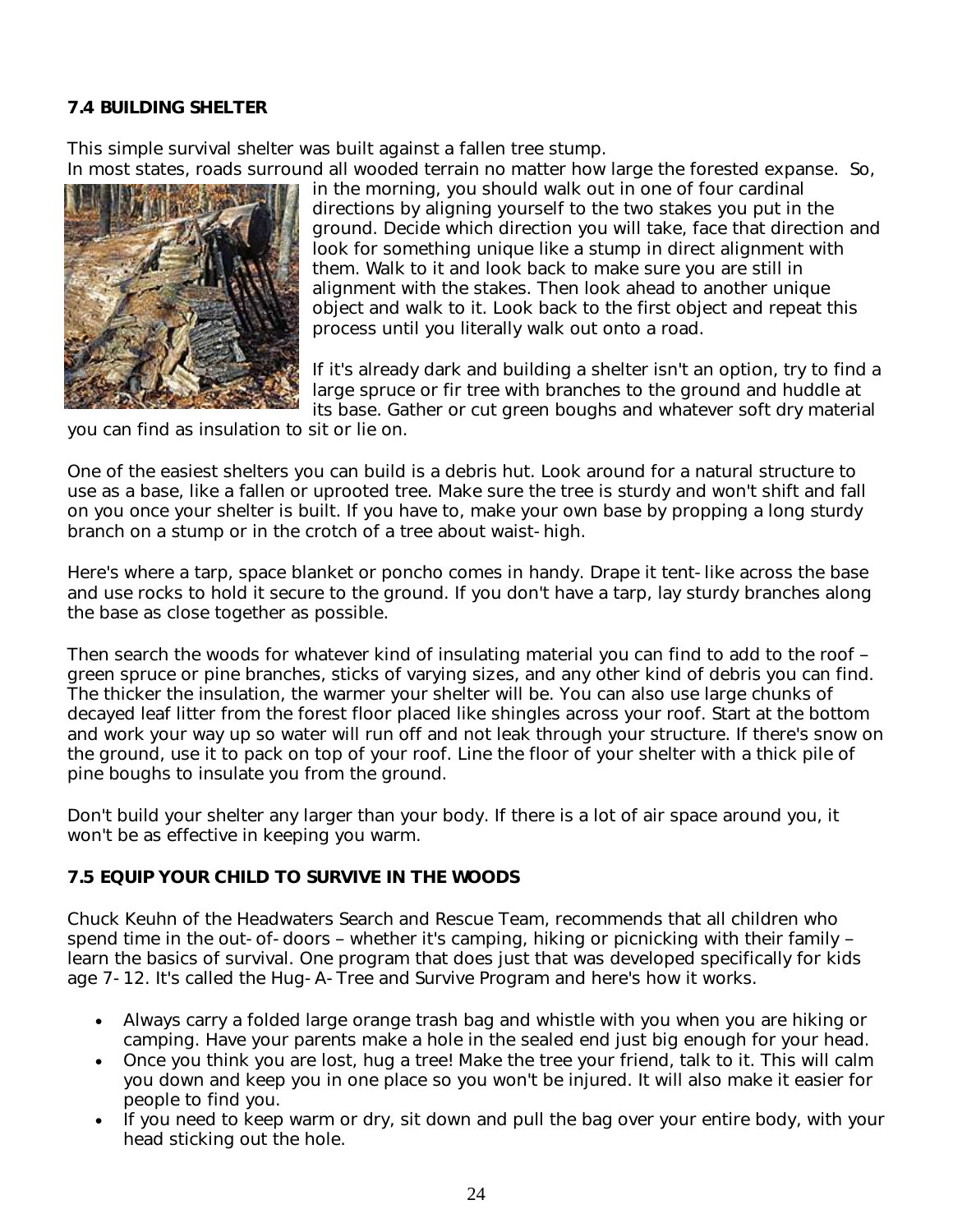- Blow the whistle three times every 5-10 minutes. The whistle can be heard from farther away than your voice and doesn't take much of your energy.
- Don't be afraid that your parents will be angry with you. Anyone can get lost so don't be ashamed or try to avoid people who are searching for you. They will be proud of you for using your head.
- Make yourself big if you hear an airplane or helicopter. Go to a clearing near your tree and wave your arms or lie flat with your arms and legs out, like you do when making a snow angel. If you can, make a big SOS with sticks, branches or rocks.
- Don't be afraid of noises at night. If you hear a noise, yell at it! If it's an animal, it will run away. If it's a searcher, you'll be found!
- There are hundreds of friends searching for you, so if you stay in one place it will be much easier to find you.

## **7.6 A GOOD SURVIVAL KIT**

A good survival kit should be compact, lightweight and contain the bare necessities. Ideally, much of what you pack should serve more than one purpose. Look around your home and use your imagination. Prescription medication bottles make nifty waterproof containers, and mint tins hold an amazing array of small items. Here are some things to consider:

- Charged cell phone. Whether you keep it in your pocket or backpack, enclose it in a waterproof plastic bag.
- Compass
- Whistle
- Fire starting materials disposable lighter, waterproof matches, magnesium and steel, candle, fire starter cubes, cotton balls soaked in petroleum jelly (all packed in a waterproof container). Bring three different kinds of fire starters in case a method fails to work.
- Orange plastic trash bag can be used as poncho, ground cloth, shelter or to signal your location.
- Mini-flashlight
- Signaling device mirror, foil, glow stick, plastic neon-colored tape
- Knife or multi-tool
- Poncho, space blanket or tarp
- Parachute cord or rope (about 25 ft.)
- Water purification tablets
- Several waterproof bags in varying sizes to keep things dry and segregate items that get wet
- Prescription medication
- First-aid kit: antiseptic wipes, assorted bandages, tweezers, pain reliever, insect repellent, sunscreen, lip balm, tablets for diarrhea/upset stomach, safety pins

Other personal items to consider if you have room in your backpack are high energy foods like granola bars, candy and fruit; sunglasses; extra socks; rain gear; hat; and gloves.

<span id="page-24-0"></span>**7.7 STARTING A FIRE - If you have to be in the wilderness overnight** 



# **8. IN CONCLUSION:**

Map reading and compass skills give people a fundamental understanding of topography and geography. They are fundamental skills of life. These skills are perishable. You must exercise these skills or they will fade. Learn to love the map and the compass. They are your friends.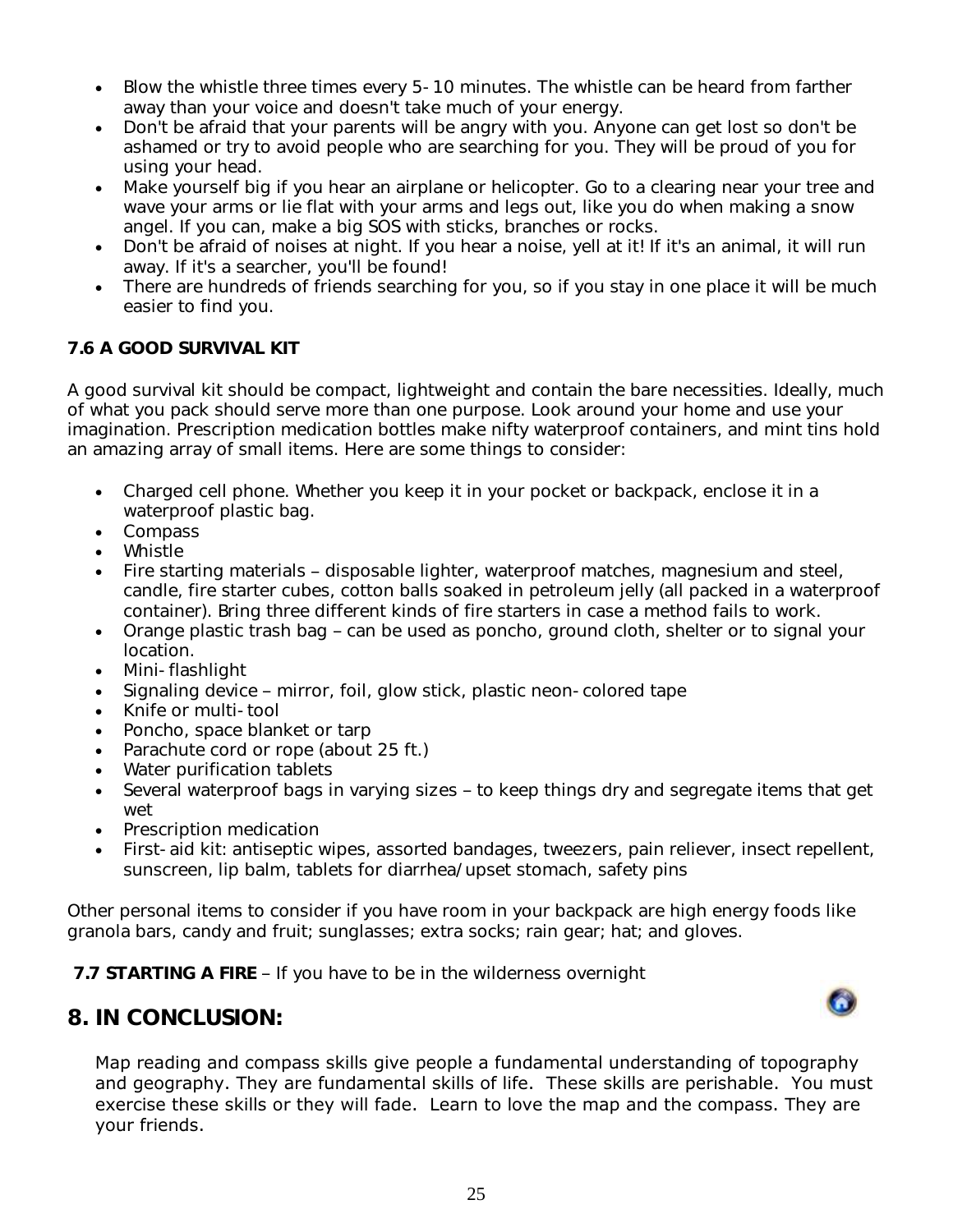

<span id="page-25-0"></span>



# **Orienteering**

**Requirements were REVISED effective January 1, 2004.**

- 1. Show that you know first aid for the types of injuries that could occur while orienteering, including cuts, scratches, blisters, snakebite, insect stings, tick bites, heat and cold reactions (sunburn, heatstroke, heat exhaustion, hypothermia), and dehydration. Explain to your counselor why you should be able to identify poisonous plants and poisonous animals that are found in your area.
- 2. Explain what orienteering is.
- 3. Do the following:
	- a. Explain how a compass works. Describe the features of an orienteering compass.
	- b. In the field, show how to take a compass bearing and follow it.
- 4. Do the following:
	- a. Explain how a topographic map shows terrain features. Point out and name five terrain features on a map and in the field.
	- b. Point out and name 10 symbols on a topographic map.
	- c. Explain the meaning of *declination*. Tell why you must consider declination when using map and compass together.
	- d. Show a topographic map with magnetic north-south lines.
	- e. Show how to measure distances using an orienteering compass.
	- f. Show how to orient a map using a compass.
- 5. Set up a 100-meter pace course. Determine your walking and running pace for 100 meters. Tell why it is important to pace-count.
- 6. Do the following:
	- a. Identify 20 international control description symbols. Tell the meaning of each symbol.
	- b. Show a control description sheet and explain the information provided.
	- c. Explain the following terms and tell when you would use them: attack point, collecting feature, aiming off, contouring, reading ahead, handrail, and relocation, rough versus fine orienteering.
- 7. Do the following: